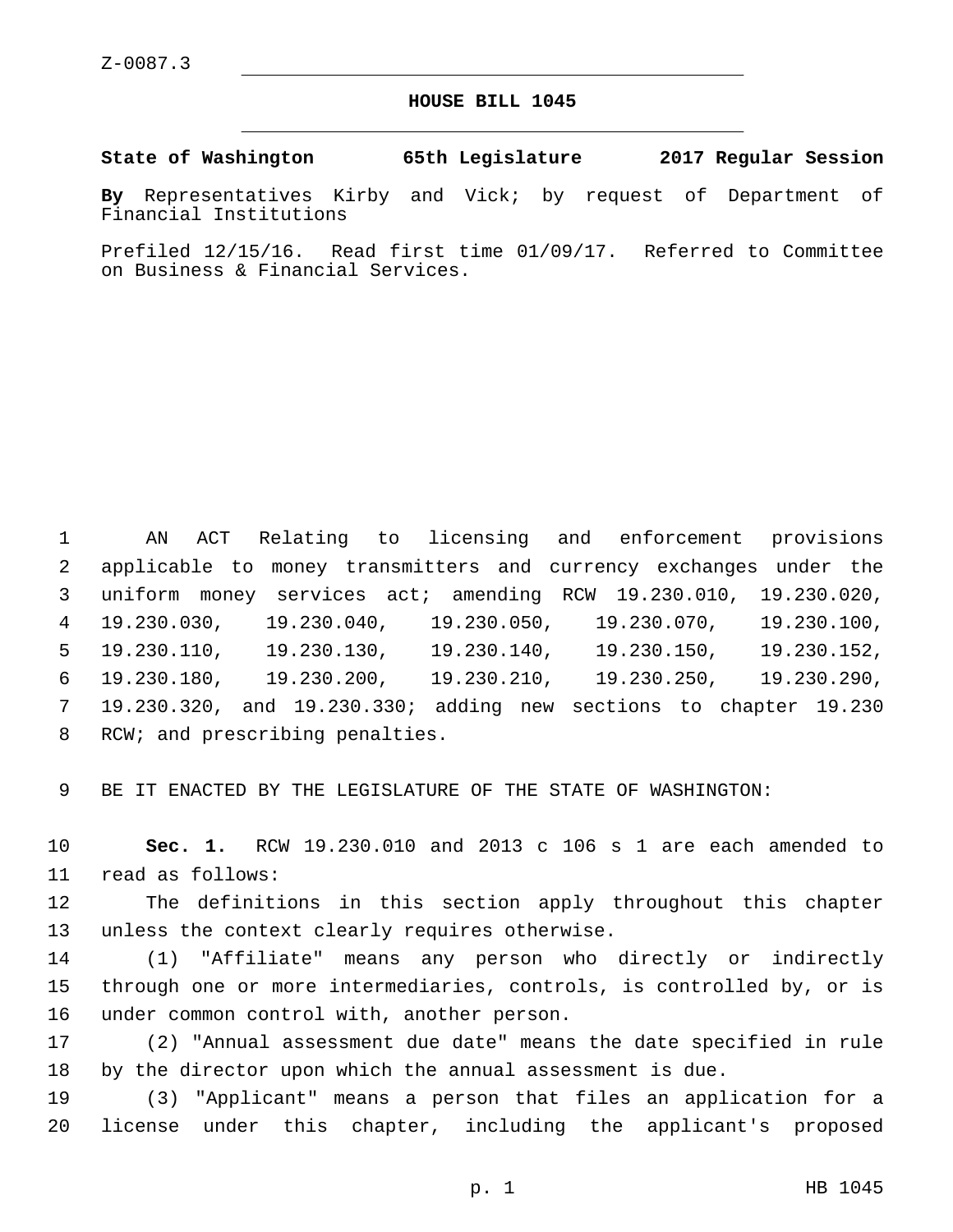responsible individual and executive officers, and persons in control 2 of the applicant.

 (4) "Authorized delegate" means a person a licensee designates to provide money services on behalf of the licensee. A person that is exempt from licensing under this chapter cannot have an authorized 6 delegate.

 (5) "Board director" means a natural person who is a member of the applicant's or licensee's board of directors if the applicant is a corporation or limited liability company, or a partner if the 10 applicant or licensee is a partnership.

11 (6) "Closed loop ((stored value)) prepaid access" means ((stored 12 value, when that value or credit is primarily intended to)) prepaid 13 access that can only be redeemed for a limited universe of goods, intangibles, services, or other items provided by the issuer of the 15 ((stored value)) prepaid access, its affiliates, or others involved in transactions functionally related to the issuer or its affiliates. 17 (7) "Control" means:

 (a) Ownership of, or the power to vote, directly or indirectly, at least twenty-five percent of a class of voting securities or voting interests of a licensee or applicant, or person in control of 21 a licensee or applicant;

 (b) Power to elect a majority of executive officers, managers, directors, trustees, or other persons exercising managerial authority of a licensee or applicant, or person in control of a licensee or applicant; or

 (c) Power to exercise directly or indirectly, a controlling influence over the management or policies of a licensee or applicant, 28 or person in control of a licensee or applicant.

 (8) "Currency exchange" means exchanging the money of one government for money of another government, or holding oneself out as able to exchange the money of one government for money of another government. The following persons are not considered currency 33 exchangers:

 (a) Affiliated businesses that engage in currency exchange for a 35 business purpose other than currency exchange;

 (b) A person who provides currency exchange services for a person acting primarily for a business, commercial, agricultural, or investment purpose when the currency exchange is incidental to the 39 transaction;

p. 2 HB 1045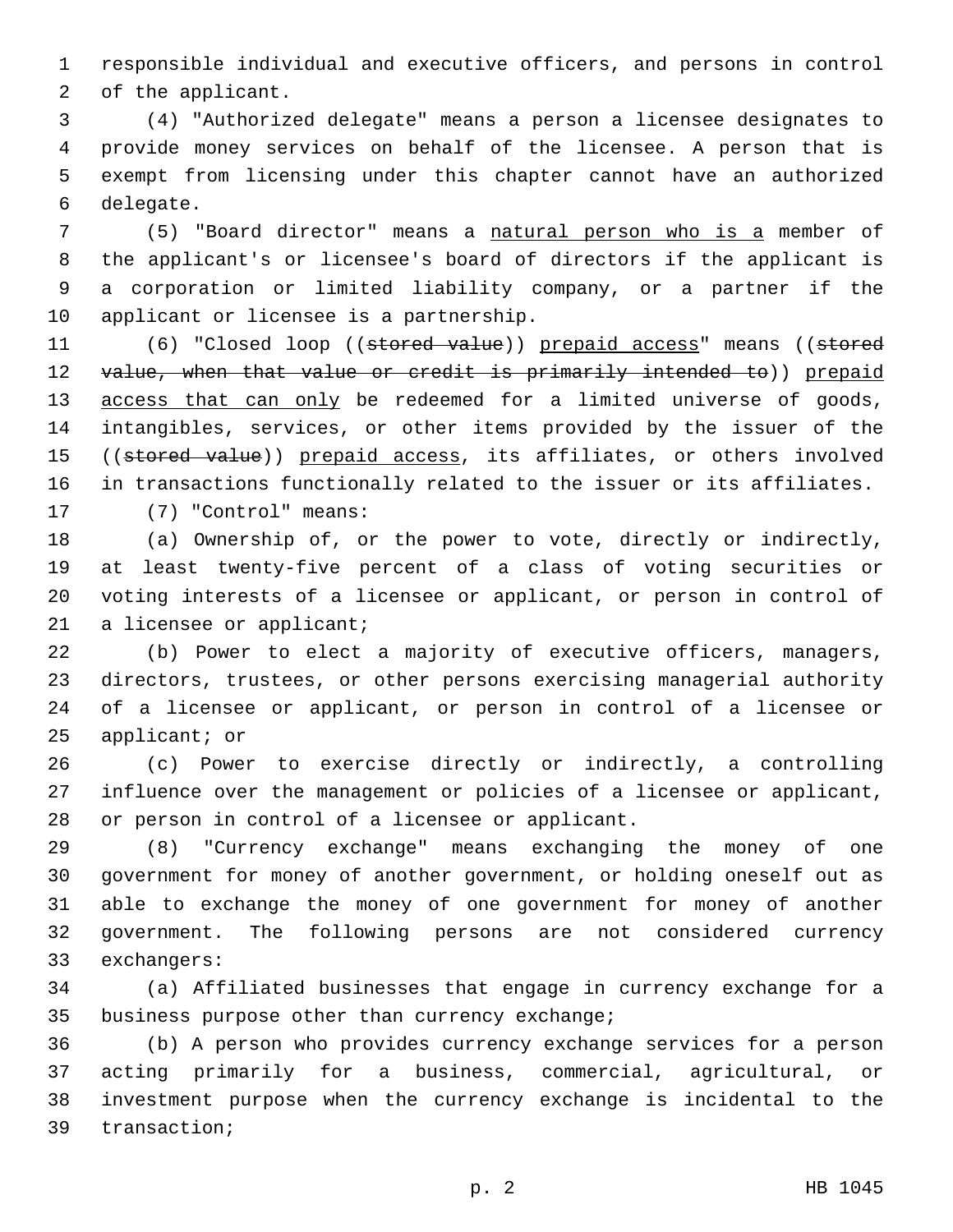(c) A person who deals in coins or a person who deals in money whose value is primarily determined because it is rare, old, or 3 collectible; and

 (d) A person who in the regular course of business chooses to accept from a customer the currency of a country other than the United States in order to complete the sale of a good or service other than currency exchange, that may include cash back to the customer, and does not otherwise trade in currencies or transmit money for compensation or gain.9

 (9) "Currency exchanger" means a person that is engaged in 11 currency exchange.

(10) "Director" means the director of financial institutions.

 (11) "Executive officer" means a president, chairperson of the executive committee, chief financial officer, responsible individual, or other individual who performs similar functions.

 (12) "Financial institution" means any person doing business under the laws of any state or the United States relating to commercial banks, bank holding companies, savings banks, savings and loan associations, trust companies, or credit unions.

 (13) "Licensee" means a person licensed under this chapter. "Licensee" also means any person, whether located within or outside of this state, who fails to obtain a license required by this chapter.

 (14) "Material litigation" means litigation that according to generally accepted accounting principles is significant to an applicant's or a licensee's financial health and would be required to be disclosed in the applicant's or licensee's annual audited financial statements, report to shareholders, or similar records.

 (15) "Mobile location" means a vehicle or movable facility where 30 money services are provided.

 (16) "Money" means a medium of exchange that is authorized or adopted by the United States or a foreign government or other recognized medium of exchange. "Money" includes a monetary unit of account established by an intergovernmental organization or by 35 agreement between two or more governments.

 (17) "Money services" means money transmission or currency 37 exchange.

 (18) "Money transmission" means receiving money or its equivalent value (equivalent value includes virtual currency) to transmit, 40 deliver, or instruct to be delivered ((the money or its equivalent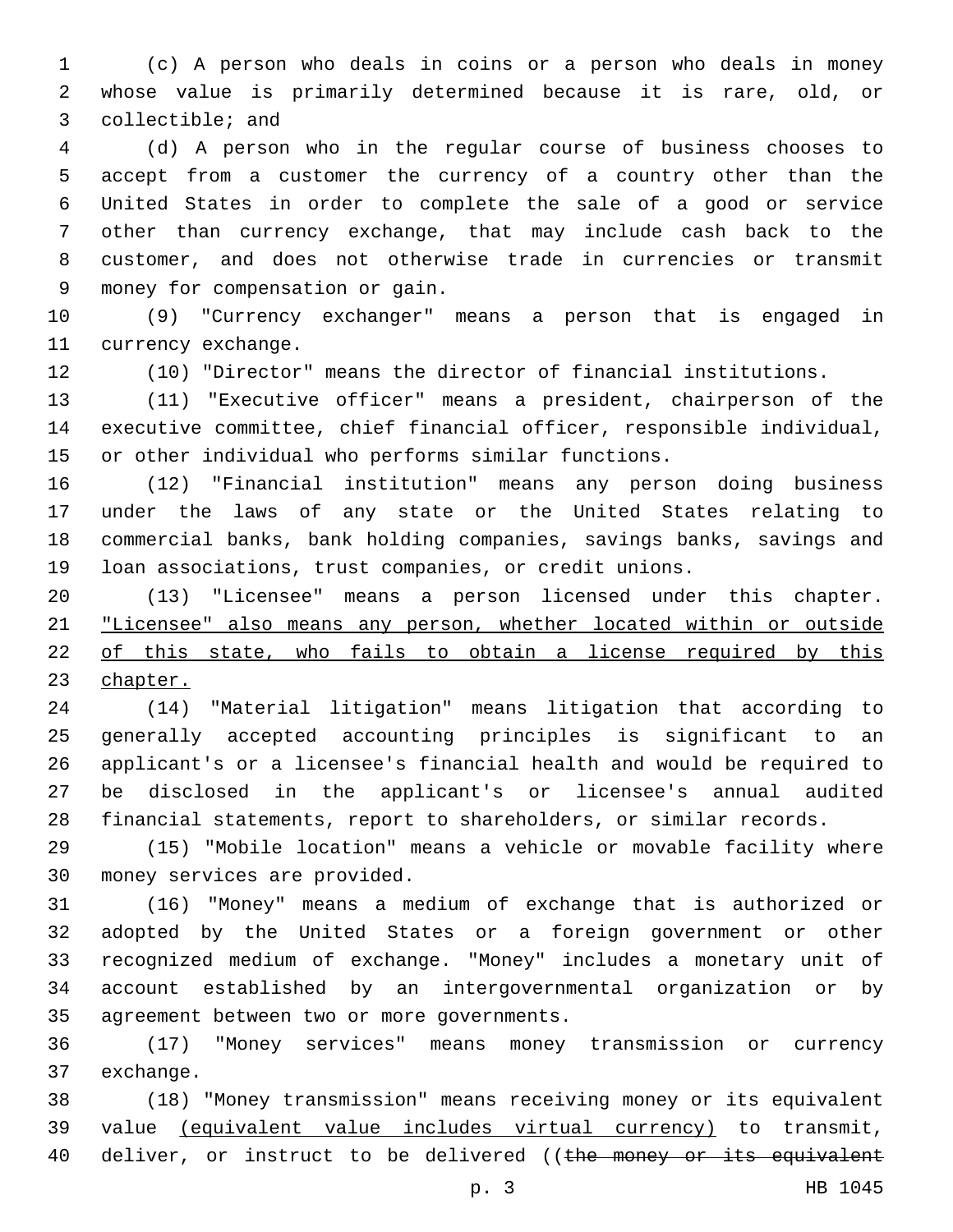1 value)) to another location, inside or outside the United States, by any means including but not limited to by wire, facsimile, or electronic transfer. (("Money transmission" does not include the provision solely of connection services to the internet, telecommunications services, or network access.)) "Money transmission" includes selling, issuing, or acting as an intermediary 7 for open loop ((stored value)) prepaid access and payment 8 instruments, but not closed loop ((stored value)) prepaid access. "Money transmission" does not include: The provision solely of connection services to the internet, telecommunications services, or network access; units of value that are issued in affinity or rewards programs that cannot be redeemed for either money or virtual 13 currencies; and units of value that are used solely within online gaming platforms that have no market or application outside of the gaming platforms.

 (19) "Money transmitter" means a person that is engaged in money 17 transmission.

18 (20) "Open loop ((stored value)) prepaid access" means ((stored 19 value)) prepaid access redeemable at multiple, unaffiliated merchants or service providers, or automated teller machines.

 (21) "Outstanding money transmission" means the value of all money transmissions reported to the licensee for which the money transmitter has received money or its equivalent value from the customer for transmission, but has not yet completed the money transmission by delivering the money or monetary value to the person 26 designated by the customer.

 (22) "Payment instrument" means a check, draft, money order, or traveler's check for the transmission or payment of money or its equivalent value, whether or not negotiable. "Payment instrument" does not include a credit card voucher, letter of credit, or instrument that is redeemable by the issuer in goods or services.

 (23) "Person" means an individual, corporation, business trust, estate, trust, partnership, limited liability company, association, joint venture; government, governmental subdivision, agency, or instrumentality; public corporation; or any other legal or commercial 36 entity.

 (24) "Prepaid access" means access to money that has been paid in advance and can be retrieved or transferred through an electronic device or vehicle, such as a card, code, electronic serial number, mobile identification number, or personal identification number.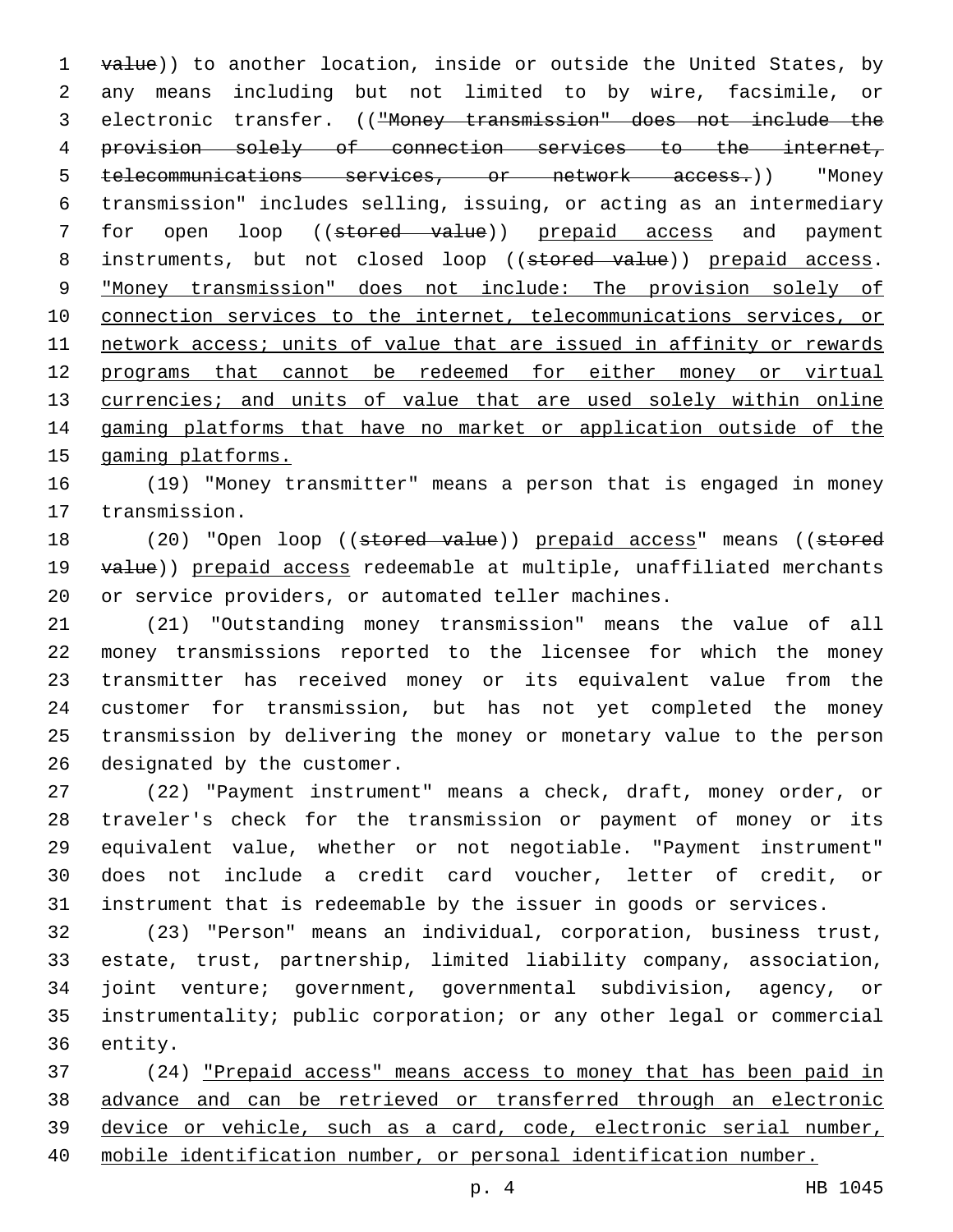(25) "Record" means information that is inscribed on a tangible medium, or that is stored in an electronic or other medium, and is 3 retrievable in perceivable form.

 ( $(\overline{25})$ ) (26) "Responsible individual" means an individual who is employed by a licensee and has principal managerial authority over the provision of money services by the licensee in this state.

 $((+26))$  (27) "State" means a state of the United States, the District of Columbia, Puerto Rico, the United States Virgin Islands, or any territory or insular possession subject to the jurisdiction of 10 the United States.

11 (((427) "Stored value" means a card or other device that 12 electronically stores or provides access to funds and is available 13 for making payments to others.))

 (28) "Tangible net worth" means the physical worth of a licensee, calculated by taking a licensee's assets and subtracting its liabilities and its intangible assets, such as copyrights, patents, 17 intellectual property, and goodwill.

 (29) "Unsafe or unsound practice" means a practice or conduct by 19 a ((person licensed to provide money services,)) licensee or an 20 authorized delegate (( $\theta f$  such a person,)) which creates the likelihood of material loss, insolvency, or dissipation of the licensee's assets, or otherwise materially prejudices the financial condition of the licensee or the interests of its customers.

 (30) "Virtual currency" means a digital representation of value used as a medium of exchange, a unit of account, or a store of value, but does not have legal tender status as recognized by the United States government. "Virtual currency" does not include the software or protocols governing the transfer of the digital representation of value or other uses of virtual distributed ledger systems to verify ownership or authenticity in a digital capacity when the virtual 31 currency is not used as a medium of exchange.

 **Sec. 2.** RCW 19.230.020 and 2013 c 106 s 2 are each amended to 33 read as follows:

34 This chapter does not apply to:

 (1) The United States or a department, agency, or instrumentality 36 thereof;

37 (2) ((Money transmission by)) The United States postal service or ((by)) a contractor on behalf of the United States postal service;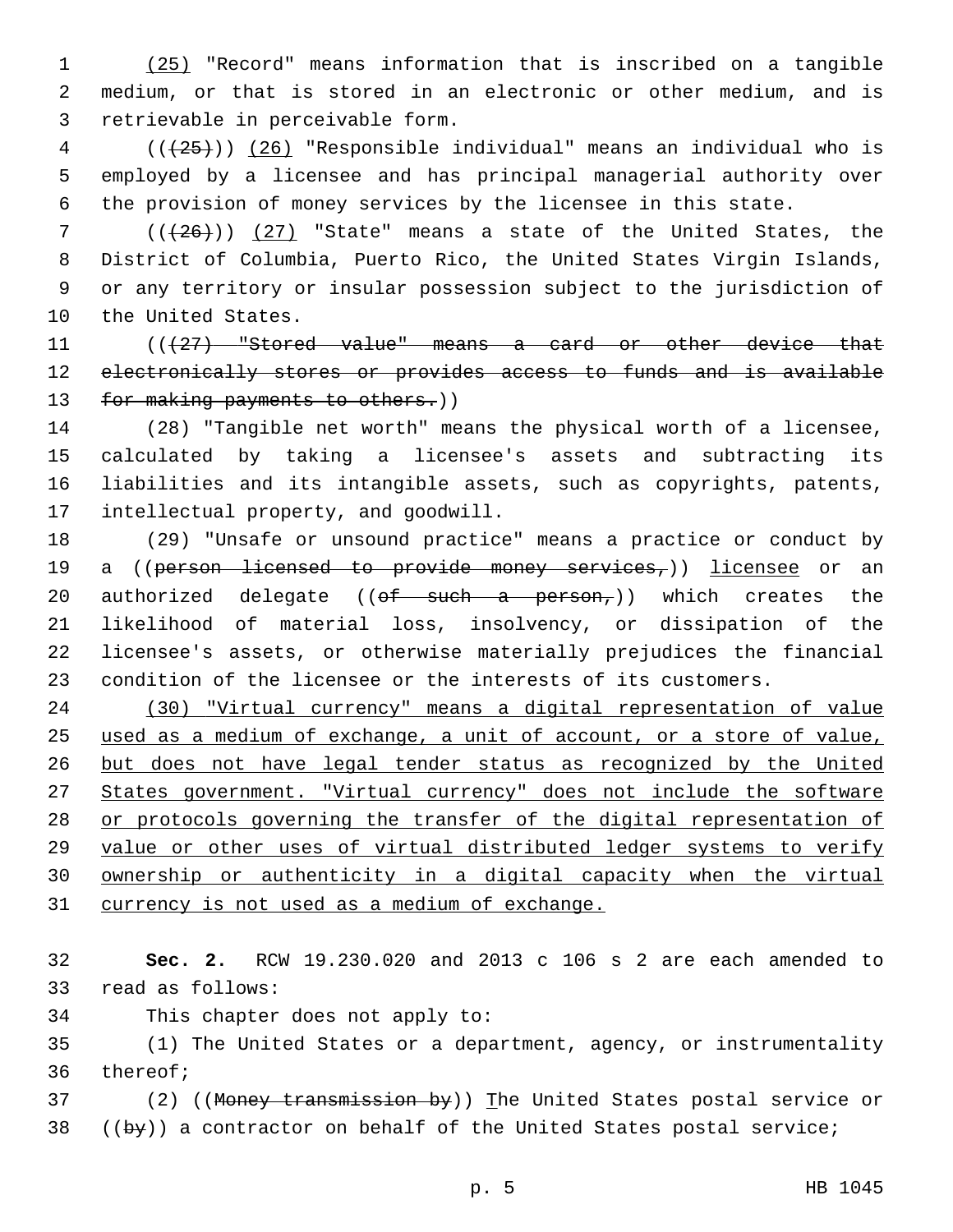(3) A state, county, city, or a department, agency, or 2 instrumentality thereof;

 (4) A financial institution or its subsidiaries, affiliates, and service corporations, or any office of an international banking corporation, branch of a foreign bank, or corporation organized pursuant to the Bank Service Corporation Act (12 U.S.C. Sec. 1861-1867) or a corporation organized under the Edge Act (12 U.S.C. Sec.  $611-633$ ;

 (5) Electronic funds transfer of governmental benefits for a federal, state, county, or governmental agency by a contractor on behalf of the United States or a department, agency, or instrumentality thereof, or a state or governmental subdivision, 13 agency, or instrumentality thereof;

 (6) A board of trade designated as a contract market under the federal Commodity Exchange Act (7 U.S.C. Sec. 1-25) or a person that, in the ordinary course of business, provides clearance and settlement services for a board of trade to the extent of its operation as, or 18 for, a board of trade;

 (7) A registered futures commission merchant under the federal 20 commodities laws to the extent of its operation as such a merchant;

 (8) A person that provides clearance or settlement services under a registration as a clearing agency, or an exemption from that registration granted under the federal securities laws, to the extent 24 of its operation as such a provider;

25 (9) ((An operator of)) A person:

26 (a) Operating a payment system ((only to the extent that it)) 27 that provides processing, clearing, or settlement services, between or among persons who are all excluded by this section, in connection with wire transfers, credit card transactions, debit card 30 transactions, ((stored-value)) prepaid access transactions, automated clearinghouse transfers, or similar funds transfers;

 (b) Who is a contracted service provider of an entity in subsection (4) of this section that provides processing, clearing, or settlement services in connection with wire transfers, credit card transactions, debit card transactions, prepaid access transactions, automated clearinghouse transfers, or similar funds transfers; or

 (c) That facilitates payment for goods or services (not including money transmission itself) or bill payment through a clearance and settlement process using bank secrecy act regulated institutions pursuant to a written contract with the payee and either payment to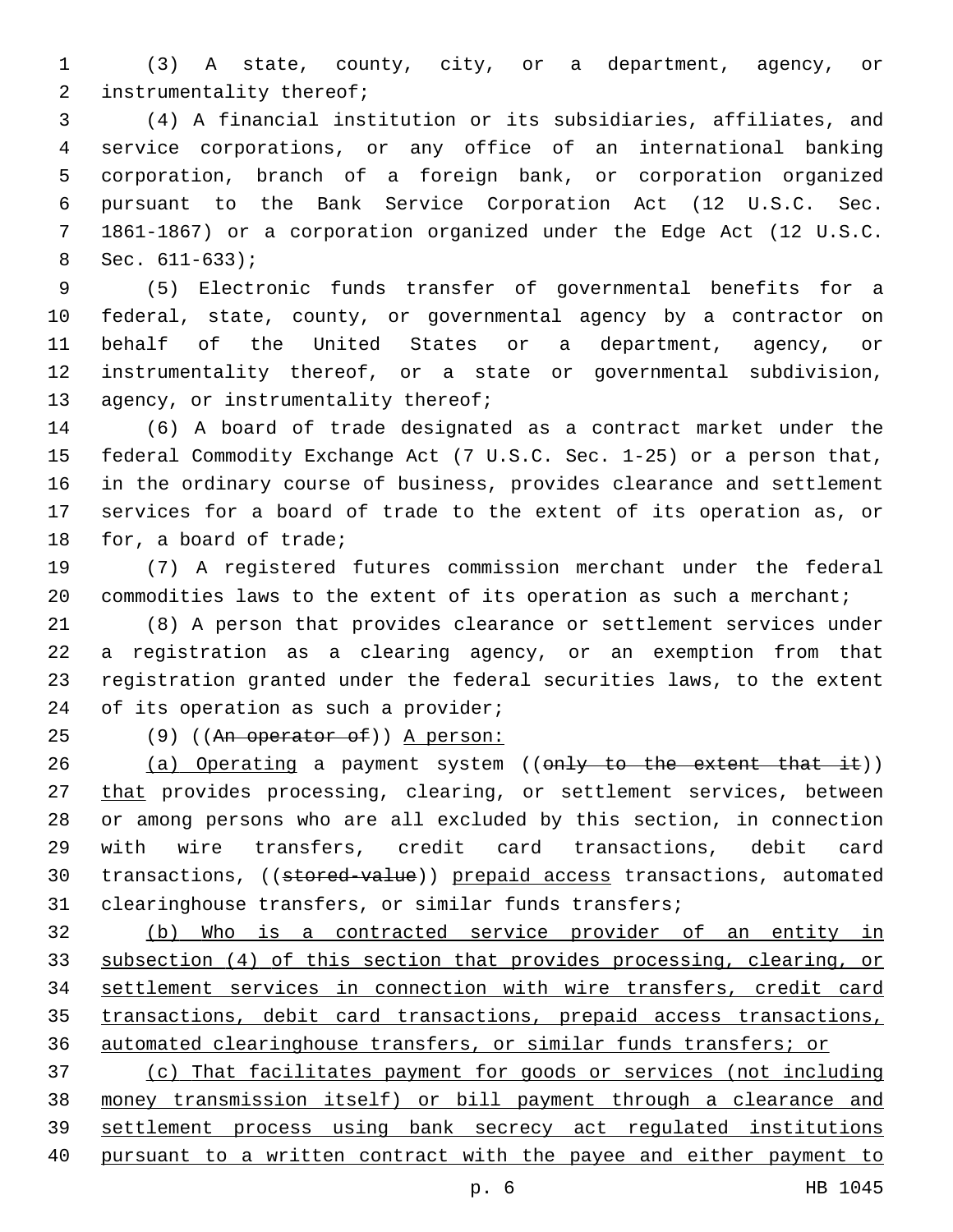1 the person facilitating the payment processing satisfies the payor's

2 obligation to the payee or that obligation is otherwise extinguished;

 (10) A person registered as a securities broker-dealer or investment advisor under federal or state securities laws to the extent of its operation as such a broker-dealer or investment advisor;6

 (11) An insurance company, title insurance company, or escrow agent to the extent that such an entity is lawfully authorized to conduct business in this state as an insurance company, title insurance company, or escrow agent and to the extent that they engage in money transmission or currency exchange as an ancillary service 12 when conducting insurance, title insurance, or escrow activity;

 (12) The issuance, sale, use, redemption, or exchange of closed 14 loop ((stored value)) prepaid access or of payment instruments by a 15 person licensed under chapter 31.45 RCW;

 (13) An attorney, to the extent that the attorney is lawfully authorized to practice law in this state and to the extent that the attorney engages in money transmission or currency exchange as an 19 ancillary service to the practice of law;  $((\theta \cdot \hat{r}))$ 

20 (14) A ((stored value)) seller or issuer of prepaid access when the funds are covered by federal deposit insurance immediately upon sale or issue;

 (15) A person that transmits wages, salaries, or employee benefits on behalf of employers when the money transmission or currency exchange is an ancillary service in a suite of services that may include, but is not limited to, the following: Facilitate the payment of payroll taxes to state and federal agencies, make payments relating to employee benefit plans, make distribution of other authorized deductions from an employees' wages or salaries, or transmit other funds on behalf of an employer in connection with 31 transactions related to employees; or

 (16) The lawful business of bookkeeping or accounting to the extent the money transmission or currency exchange is an ancillary 34 service.

 The director may, at his or her discretion, waive applicability of the licensing provisions of this chapter when the director determines it necessary to facilitate commerce and protect consumers. The burden of proving the applicability of an exclusion or exception from licensing is upon the person claiming the exclusion or exception. The director may adopt rules to implement this section.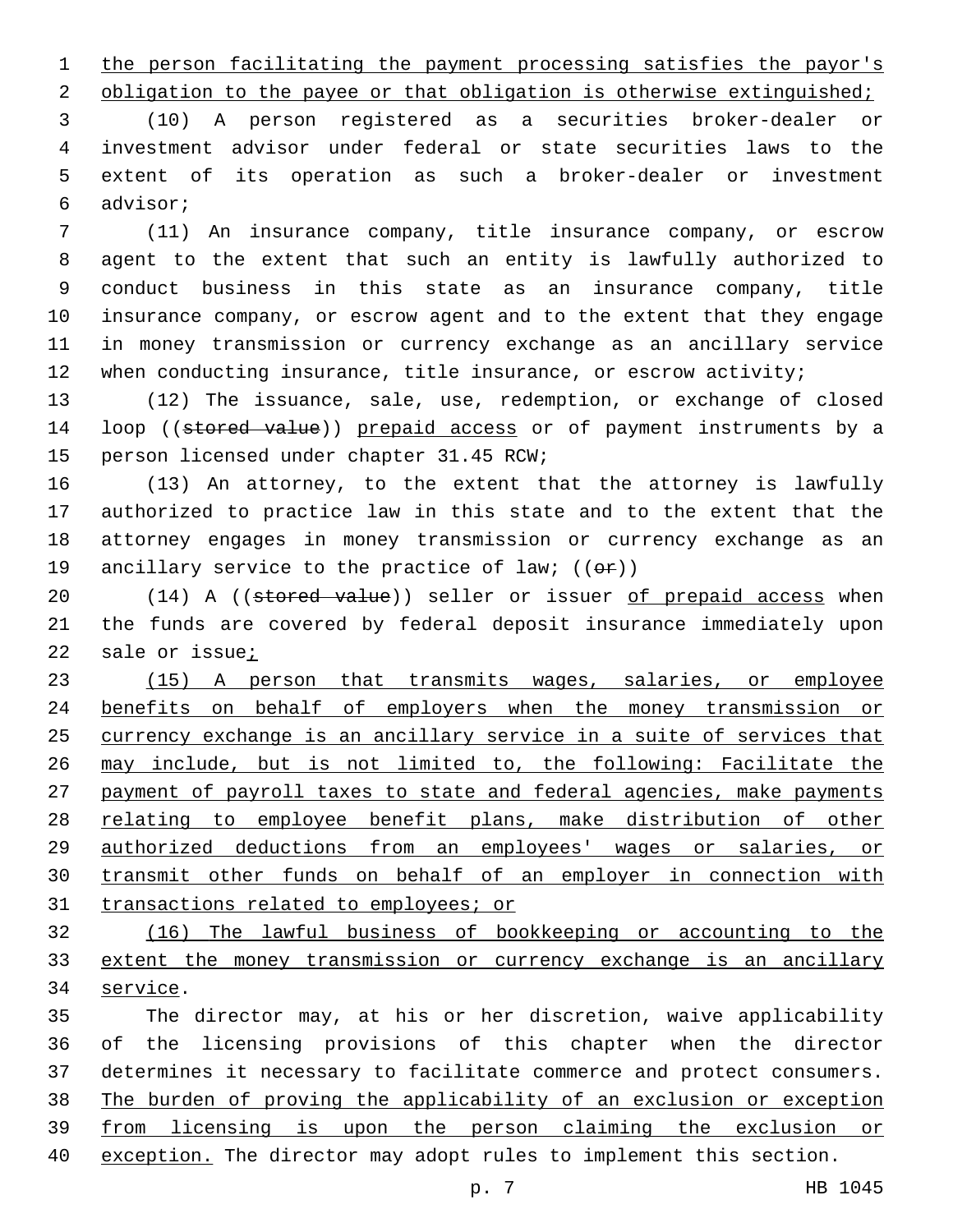**Sec. 3.** RCW 19.230.030 and 2003 c 287 s 5 are each amended to 2 read as follows:

 (1) A person may not engage in the business of money transmission, or advertise, solicit, or hold itself out as providing 5 money transmission, unless the person is:

6 (a) Licensed as a money transmitter under this chapter;  $((\theta \cdot \hat{r}))$ 

 (b) An authorized delegate of a person licensed as a money 8 transmitter under this chapter; or

9 (c) Excluded under RCW 19.230.020.

 (2) A money transmitter license is not transferable or 11 assignable.

 **Sec. 4.** RCW 19.230.040 and 2013 c 106 s 3 are each amended to 13 read as follows:

 (1) A person applying for a money transmitter license under this chapter shall do so in a form and in a medium prescribed in rule by the director. The application must state or contain:

 (a) The legal name, business addresses, and residential address, if applicable, of the applicant and any fictitious or trade name used 19 by the applicant in conducting its business;

 (b) The legal name, residential and business addresses, date of birth, social security number, employment history for the five-year period preceding the submission of the application of the applicant's proposed responsible individual, and documentation that the proposed responsible individual is a citizen of the United States or has obtained legal immigration status to work in the United States. In addition, the applicant shall provide the fingerprints of the 27 proposed responsible individual upon the request of the director;

 (c) For the ten-year period preceding submission of the application, a list of any criminal convictions of the proposed responsible individual of the applicant, any material litigation in which the applicant has been involved, and any litigation involving the proposed responsible individual relating to the provision of 33 money services;

 (d) A description of any money services previously provided by the applicant and the money services that the applicant seeks to 36 provide to persons in Washington state;

 (e) A list of the applicant's proposed authorized delegates and the locations where the applicant and its authorized delegates will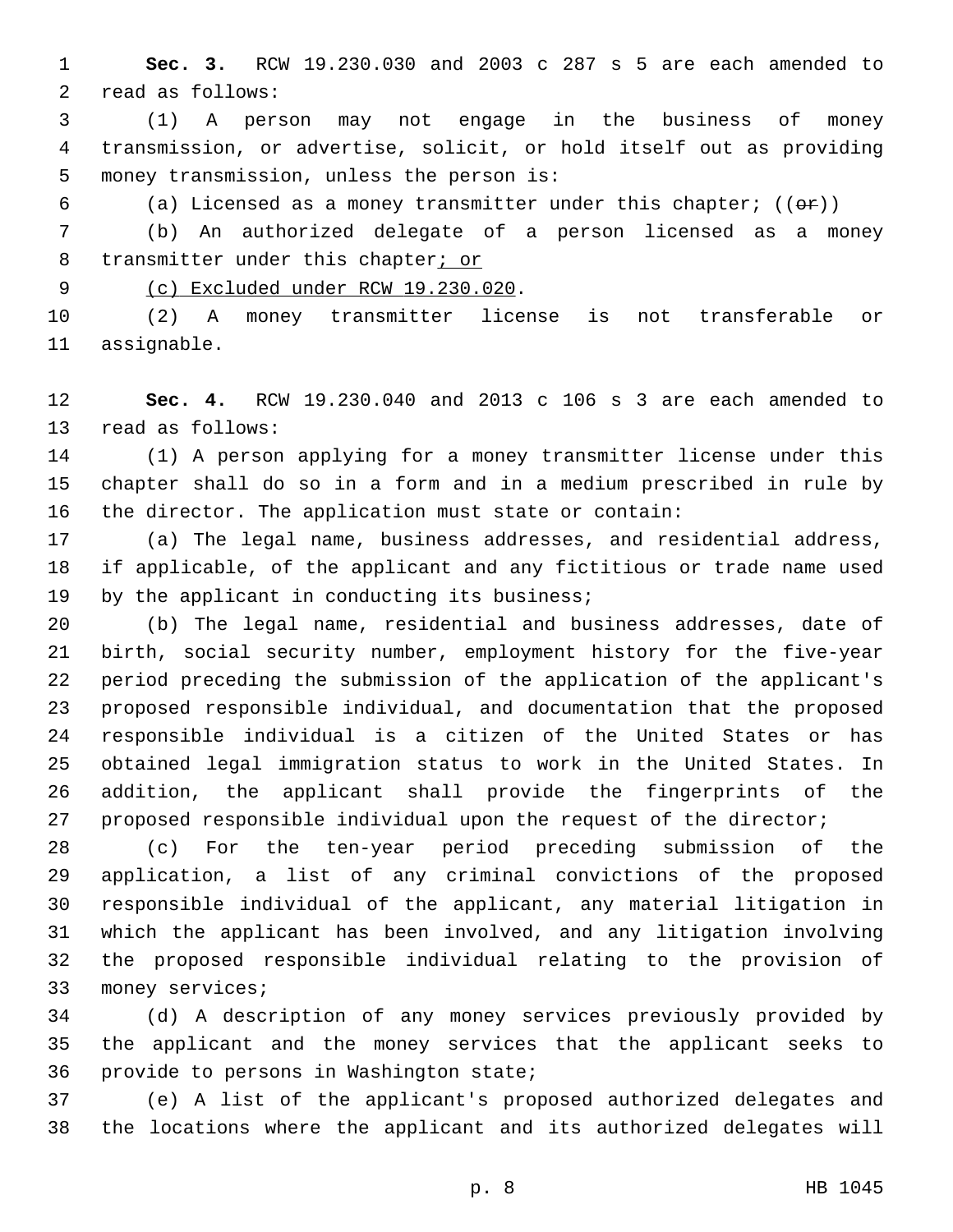engage in the provision of money services to persons in Washington 2 state on behalf of the licensee;

 (f) A list of other states in which the applicant is licensed to engage in money transmission, or provide other money services, and any license revocations, suspensions, restrictions, or other disciplinary action taken against the applicant in another state;

 (g) A list of any license revocations, suspensions, restrictions, or other disciplinary action taken against any money services business involving the proposed responsible individual;

 (h) Information concerning any bankruptcy or receivership proceedings involving or affecting the applicant or the proposed 12 responsible individual;

 (i) A sample form of contract for authorized delegates, if 14 applicable;

 (j) A description of the source of money and credit to be used by 16 the applicant to provide money services; and

 (k) Any other information regarding the background, experience, character, financial responsibility, and general fitness of the applicant, the applicant's responsible individual, or authorized 20 delegates that the director may require in rule.

 (2) If an applicant is a corporation, limited liability company, partnership, or other entity, the applicant shall also provide:

 (a) The date of the applicant's incorporation or formation and 24 state or country of incorporation or formation;

 (b) If applicable, a certificate of good standing from the state 26 or country in which the applicant is incorporated or formed;

 (c) A brief description of the structure or organization of the applicant, including any parent or subsidiary of the applicant, and 29 whether any parent or subsidiary is publicly traded;

 (d) The legal name, any fictitious or trade name, all business and residential addresses, date of birth, social security number, and employment history in the ten-year period preceding the submission of the application for each executive officer, board director, or person 34 that has control of the applicant;

 (e) If the applicant or its corporate parent is not a publicly traded entity, the director may request the fingerprints of each executive officer, board director, or person that has control of the 38 applicant;

 (f) A list of any criminal convictions, material litigation, and any litigation related to the provision of money services, in the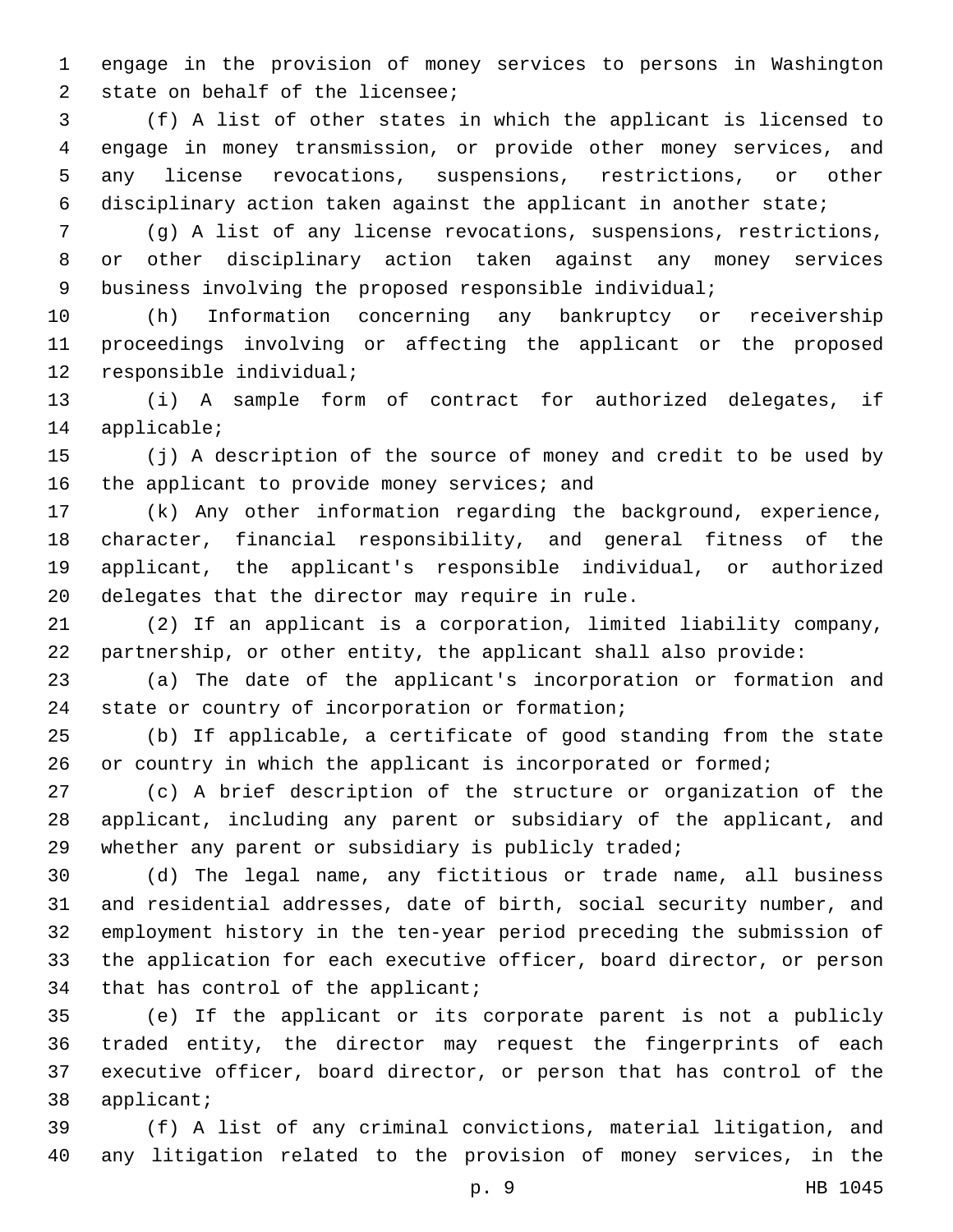ten-year period preceding the submission of the application in which any executive officer, board director, or person in control of the 3 applicant has been involved;

 (g) A copy of the applicant's audited financial statements for the most recent fiscal year or, if the applicant is a wholly owned subsidiary of another corporation, the most recent audited consolidated annual financial statement of the parent corporation or the applicant's most recent audited consolidated annual financial statement, and in each case, if available, for the two-year period 10 preceding the submission of the application;

 (h) A copy of the applicant's unconsolidated financial statements for the current fiscal year, whether audited or not, and, if available, for the two-year period preceding the submission of the 14 application;

 (i) If the applicant is publicly traded, a copy of the most recent report filed with the United States securities and exchange commission under section 13 of the federal Securities Exchange Act of 18 1934 (15 U.S.C. Sec. 78m);

(j) If the applicant is a wholly owned subsidiary of:

 (i) A corporation publicly traded in the United States, a copy of audited financial statements for the parent corporation for the most recent fiscal year or a copy of the parent corporation's most recent report filed under section 13 of the federal Securities Exchange Act of 1934 (15 U.S.C. Sec. 78m); or24

 (ii) A corporation publicly traded outside the United States, a copy of similar documentation filed with the regulator of the parent 27 corporation's domicile outside the United States;

 (k) If the applicant has a registered agent in this state, the name and address of the applicant's registered agent in this state; 30 and

 (l) Any other information that the director may require in rule regarding the applicant, each executive officer, or each board director to determine the applicant's background, experience, character, financial responsibility, and general fitness.

 (3) A nonrefundable application fee and an initial license fee, as determined in rule by the director, must accompany an application for a license under this chapter. The initial license fee must be 38 refunded if the application is denied.

 (4) As part of or in connection with an application for any license under this section, or periodically upon license renewal,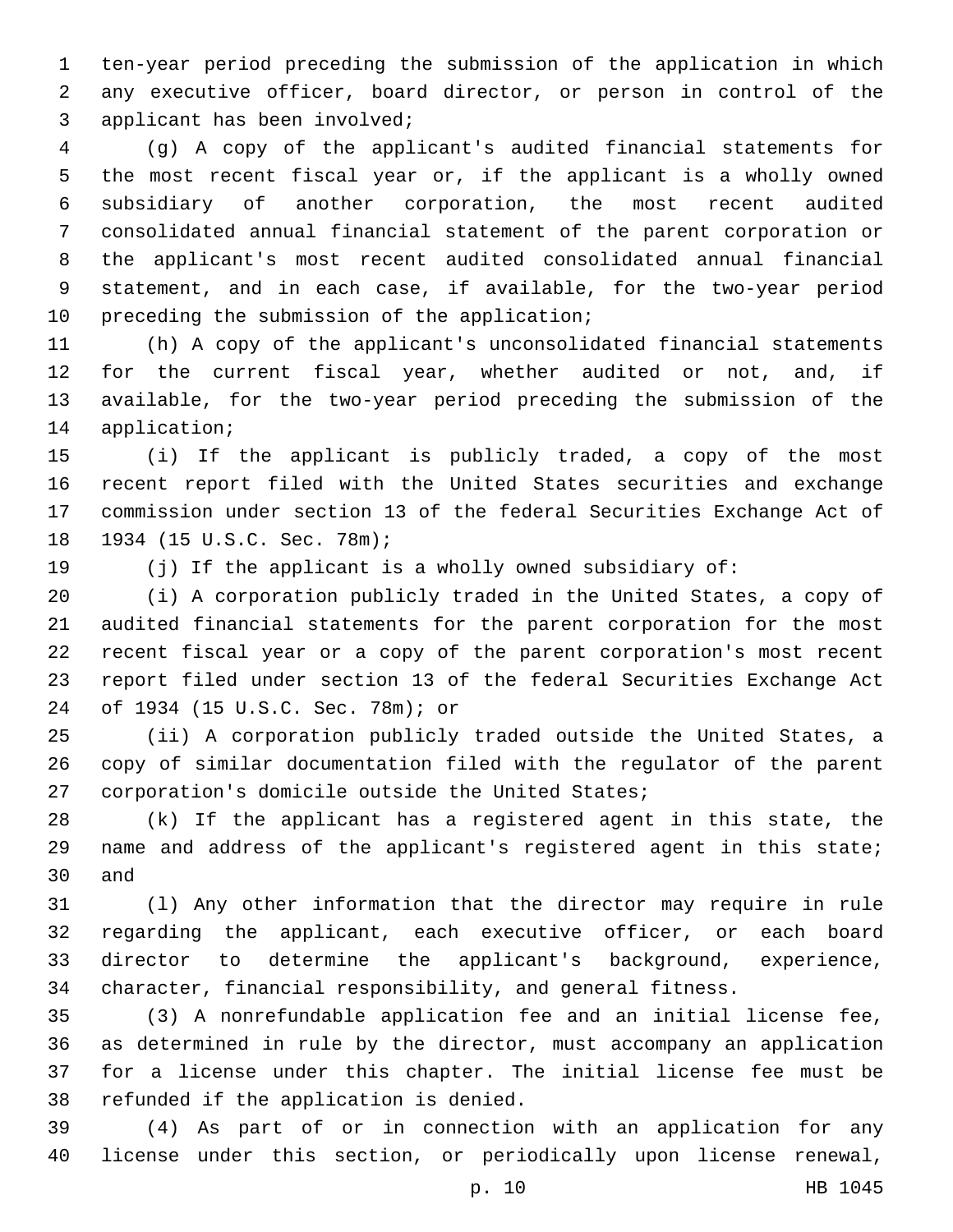each officer, director, responsible individual, and owner applicant shall furnish information concerning his or her identity, including fingerprints for submission to the Washington state patrol or the federal bureau of investigation for a state and national criminal history background check, personal history, experience, business record, purposes, and other pertinent facts, as the director may reasonably require. As part of or in connection with an application for a license under this chapter, or periodically upon license renewal, the director is authorized to receive criminal history record information that includes nonconviction data as defined in RCW 10.97.030. The department may only disseminate nonconviction data obtained under this section to criminal justice agencies. This section does not apply to financial institutions regulated under 14 chapters 31.12 and 31.13 RCW and Titles  $((30<sub>7</sub>))$  32( $(\frac{1}{7})$ ) and 33 RCW. The requirements of this subsection do not apply when the applicant or its corporate parents are publicly traded entities.

 (5) For business models that store virtual currency on behalf of others, the applicant must provide a third-party security audit of all electronic information and data systems acceptable to the director.

 (6) The director or the director's designated representative may deny an application for a proposed license or trade name if the proposed license or trade name is similar to a currently existing licensee name, including trade names.

25 (7) The director may waive one or more requirements of this section or permit an applicant to submit other information in lieu of 27 the required information.

 **Sec. 5.** RCW 19.230.050 and 2010 c 73 s 3 are each amended to read as follows:29

 (1) Each money transmitter licensee shall maintain a surety 31 bond( $(-$  or other similar security acceptable to the director,)) in an amount based on the previous year's money transmission dollar volume; and the previous year's payment instrument dollar volume. The minimum surety bond must be at least ten thousand dollars, and not to exceed five hundred fifty thousand dollars. The director may adopt rules to 36 implement this section.

 (2) The surety bond shall run to the state of Washington as obligee, and shall run to the benefit of the state and any person or persons who suffer loss by reason of a licensee's or licensee's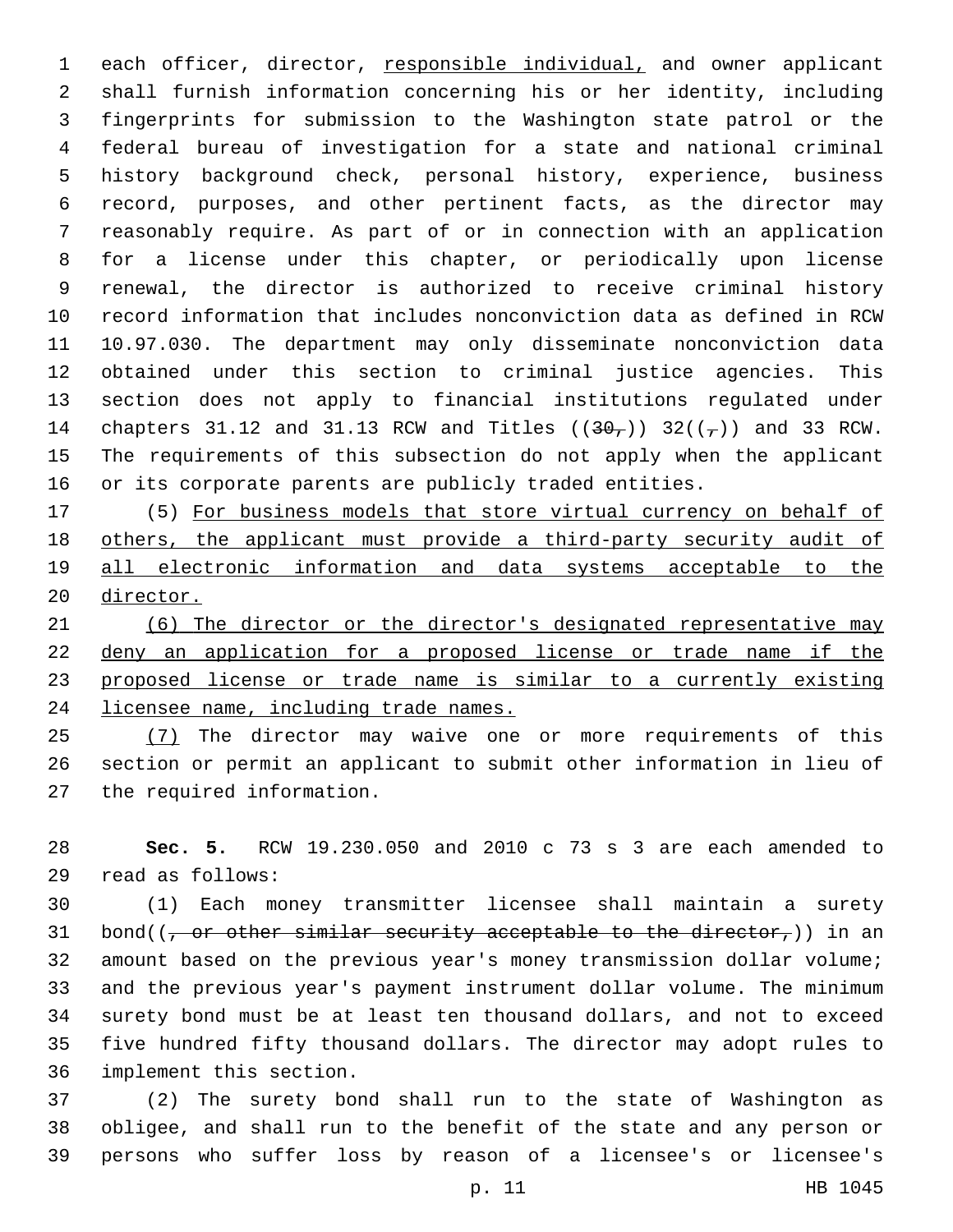authorized delegate's violation of this chapter or the rules adopted under this chapter. A claimant against a money transmitter licensee may maintain an action on the bond, or the director may maintain an 4 action on behalf of the claimant.

 (3) The surety bond shall be continuous and may be canceled by the surety upon the surety giving written notice to the director of its intent to cancel the bond. The cancellation is effective thirty days after the notice of cancellation is received by the director or the director's designee. Whether or not the bond is renewed, continued, replaced, or modified, including increases or decreases in the penal sum, it is considered one continuous obligation, and the surety upon the bond is not liable in an aggregate or cumulative amount exceeding the penal sum set forth on the face of the bond. In no event may the penal sum, or any portion thereof, at two or more points in time, be added together in determining the surety's 16 liability.

17 (4) A surety bond ((or other security)) must cover claims for at least five years after the date of a money transmitter licensee's violation of this chapter, or at least five years after the date the money transmitter licensee ceases to provide money services in this state, whichever is longer. However, the director may permit the 22 amount of the surety bond ((or other security)) to be reduced or eliminated before the expiration of that time to the extent the amount of the licensee's obligations outstanding in this state are 25 reduced.

 (5) In the event that a money transmitter licensee does not 27 maintain a surety bond ((or other form of security satisfactory to 28 the director)) in the amount required under subsection (1) of this section, the director may issue a temporary cease and desist order 30 under RCW 19.230.260.

31 (6) The director may increase the amount of ((security)) the bond 32 required up to a maximum of one million dollars ((if the financial condition of a money transmitter licensee so requires, as evidenced by reduction of net worth, financial losses, potential losses as a result of violations of this chapter or rules adopted under this chapter, or other relevant)) based on the nature and volume of business activities, the financial health of the company, and other 38 criteria specified by the director in rule.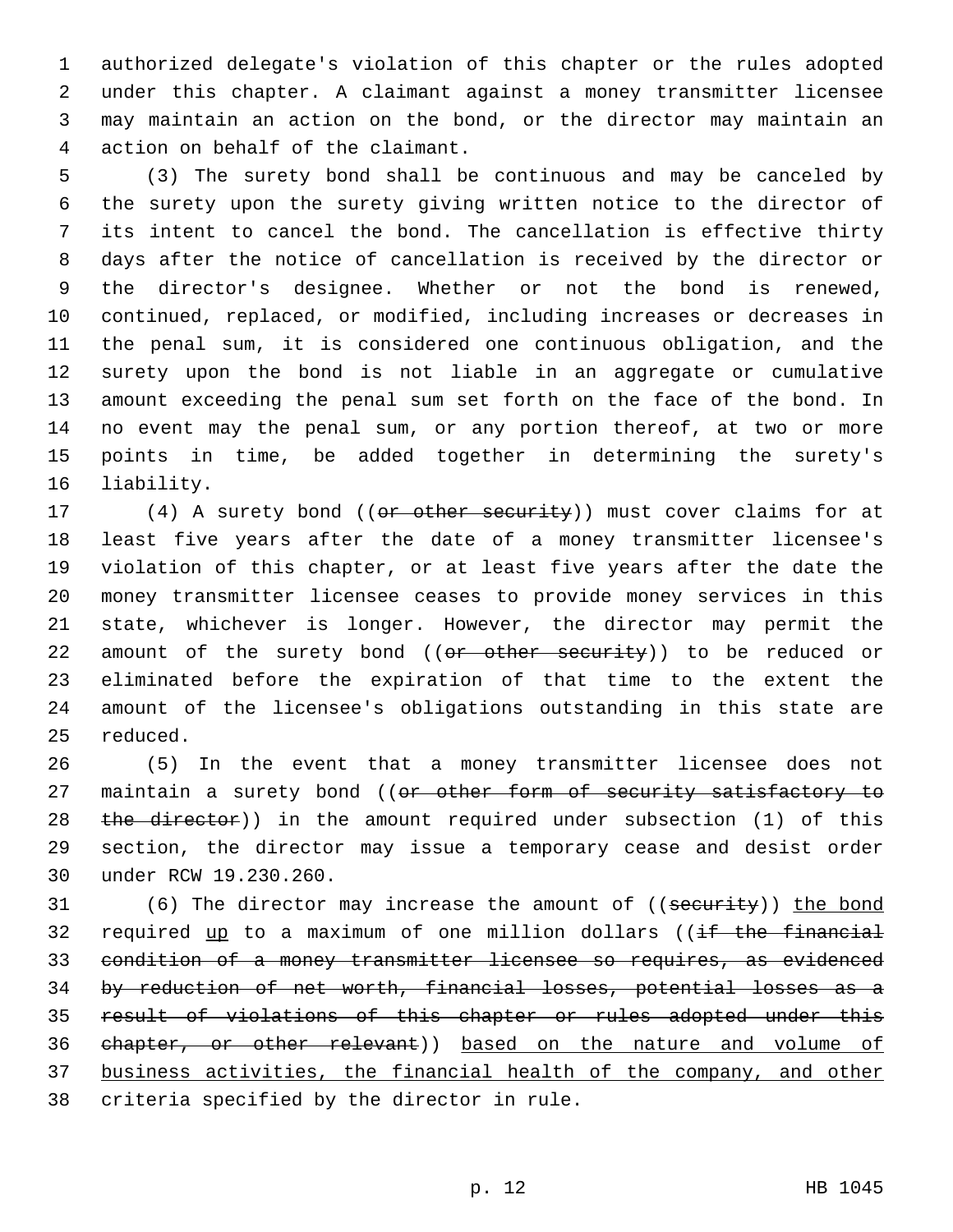**Sec. 6.** RCW 19.230.070 and 2010 c 73 s 5 are each amended to 2 read as follows:

 (1) When an application for a money transmitter license is filed under this chapter, the director or the director's designee shall investigate the applicant's financial condition and responsibility, financial and business experience, competence, character, and general fitness. The director or the director's designee may conduct an on- site investigation of the applicant, the cost of which must be paid by the applicant as specified in RCW 19.230.320 or rules adopted under this chapter. The director shall issue a money transmitter license to an applicant under this chapter if the director or the director's designee finds that all of the following conditions have 13 been fulfilled:

 (a) The applicant has complied with RCW 19.230.040, 19.230.050, 15 and 19.230.060;

 (b) The financial condition and responsibility, financial and business experience, competence, character, and general fitness of 18 the applicant; and the competence, financial and business experience, character, and general fitness of the executive officers, proposed responsible individual, board directors, and persons in control of the applicant; indicate that it is in the interest of the public to permit the applicant to engage in the business of providing money 23 transmission services; and

 (c) Neither the applicant, nor any executive officer, nor person who exercises control over the applicant, nor the proposed responsible individual is listed on the specially designated nationals and blocked persons list prepared by the United States department of the treasury or department of state under Presidential 29 Executive Order No. 13224.

 (2) The director may for good cause extend the application review 31 period or condition the issuance of the license.

 (3) An applicant whose application is denied by the director under this chapter may appeal under chapter 34.05 RCW.

 (4) A money transmitter license issued under this chapter is valid from the date of issuance and remains in effect with no fixed date of expiration unless otherwise suspended or revoked by the director or unless the license expires for nonpayment of the annual 38 assessment and any late fee, if applicable.

 (5) A money transmitter licensee may surrender a license by 40 ((delivering the original license to)) providing the director

p. 13 HB 1045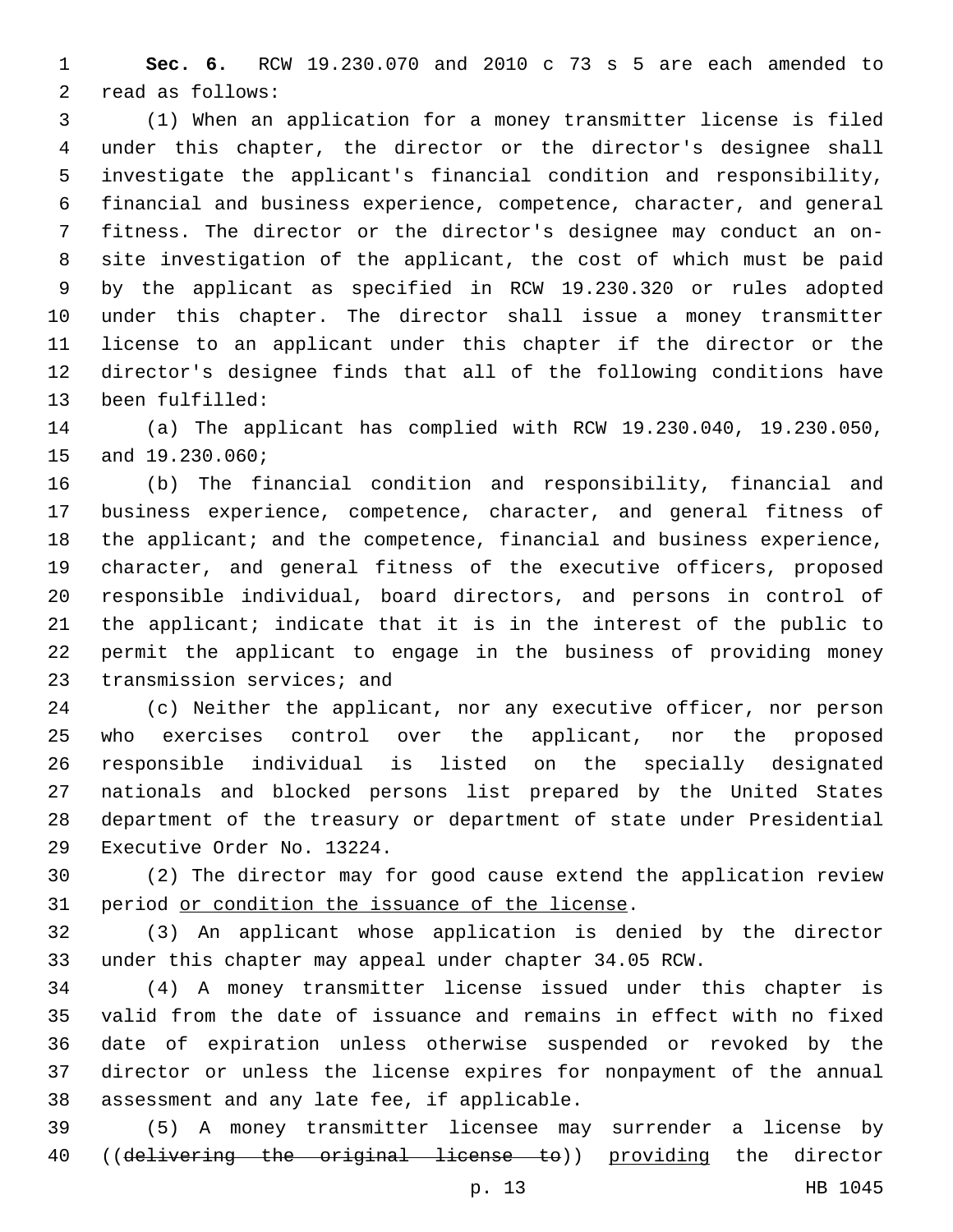((along)) with a written notice of surrender through the nationwide 2 licensing system. The written notice of surrender must include notice of where the records of the licensee will be stored and the name, address, telephone number, and other contact information of a responsible party who is authorized to provide access to the records. The surrender of a license does not reduce or eliminate the licensee's civil or criminal liability arising from acts or omissions occurring prior to the surrender of the license, including any administrative actions undertaken by the director or the director's designee to revoke or suspend a license, to assess fines, to order payment of restitution, or to exercise any other authority authorized 12 under this chapter.

 NEW SECTION. **Sec. 7.** A new section is added to chapter 19.230 14 RCW to read as follows:

 (1) Each online currency exchanger licensee shall maintain a surety bond in an amount based on the previous year's currency exchange dollar volume. The minimum surety bond must be at least ten thousand dollars, and not to exceed fifty thousand dollars. The director may adopt rules to implement this section.

 (2) The surety bond shall run to the state of Washington as obligee, and shall run to the benefit of the state and any person or persons who suffer loss by reason of a licensee's violation of this chapter or the rules adopted under this chapter. A claimant against the bond may maintain an action on the bond, or the director may 25 maintain an action on behalf of the claimant.

 (3) The surety bond must be continuous and may be canceled by the surety upon the surety giving written notice to the director of its intent to cancel the bond. The cancellation is effective thirty days after the notice of cancellation is received by the director or the director's designee. Whether or not the bond is renewed, continued, replaced, or modified, including increases or decreases in the penal sum, it is considered one continuous obligation, and the surety upon the bond is not liable in an aggregate or cumulative amount exceeding the penal sum set forth on the face of the bond. In no event may the penal sum, or any portion thereof, at two or more points in time, be added together in determining the surety's liability.

 (4) A surety bond must cover claims for at least one year after the date of an online currency exchanger licensee's violation of this chapter, or at least one year after the date the online currency

p. 14 HB 1045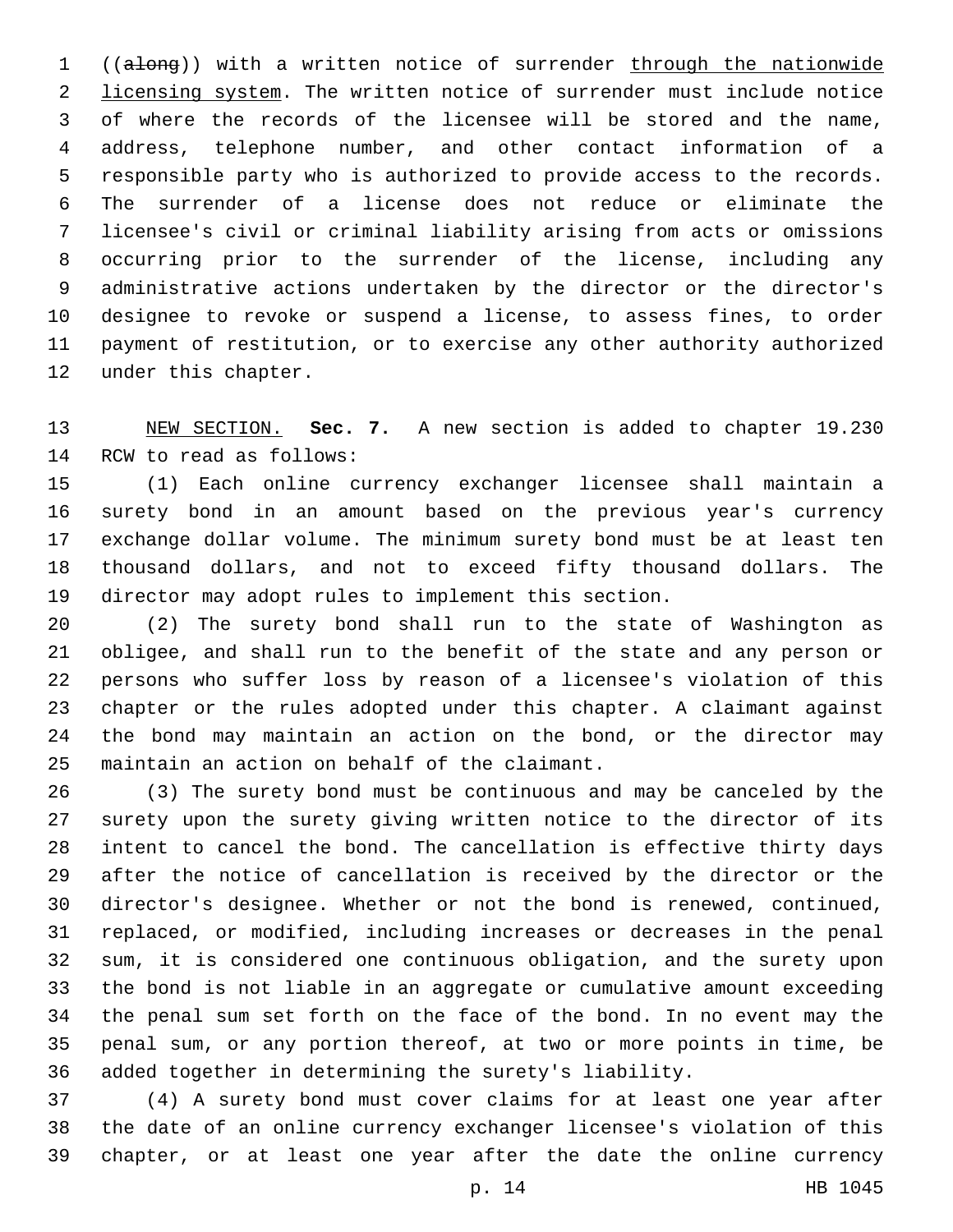exchanger licensee ceases to provide online currency exchange services in this state, whichever is longer. However, the director may permit the amount of the surety bond to be reduced or eliminated before the expiration of that time to the extent the amount of the licensee's obligations outstanding in this state are reduced.

 (5) In the event that an online currency exchanger licensee does not maintain a surety bond in the amount required under subsection (1) of this section, the director may issue a temporary cease and 9 desist order under RCW 19.230.260.

 (6) The director may increase the amount of the bond required up to a maximum of one million dollars based on the nature and volume of the business activities, the financial health of the company, and 13 other criteria specified by the director in rule.

 **Sec. 8.** RCW 19.230.100 and 2003 c 287 s 12 are each amended to 15 read as follows:

 (1) When an application for a currency exchange license is filed under this chapter, the director or the director's designee shall investigate the applicant's financial condition and responsibility, financial and business experience, competence, character, and general fitness. The director or the director's designee may conduct an on- site investigation of the applicant, the cost of which must be paid by the applicant as specified in RCW 19.230.320 or rules adopted under this chapter. The director shall issue a currency exchange license to an applicant under this chapter if the director or the director's designee finds that all of the following conditions have 26 been fulfilled:

(a) The applicant has complied with RCW 19.230.090;

 (b) The financial and business experience, competence, character, and general fitness of the applicant; and the competence, financial and business experience, character, and general fitness of the executive officers, proposed responsible individual, board directors, and persons in control of the applicant indicate that it is in the interest of the public to permit the applicant to engage in the 34 business of providing currency exchange; and

 (c) Neither the applicant, nor any executive officer, nor person who exercises control over the applicant, nor the proposed responsible individual are listed on the specially designated nationals and blocked persons list prepared by the United States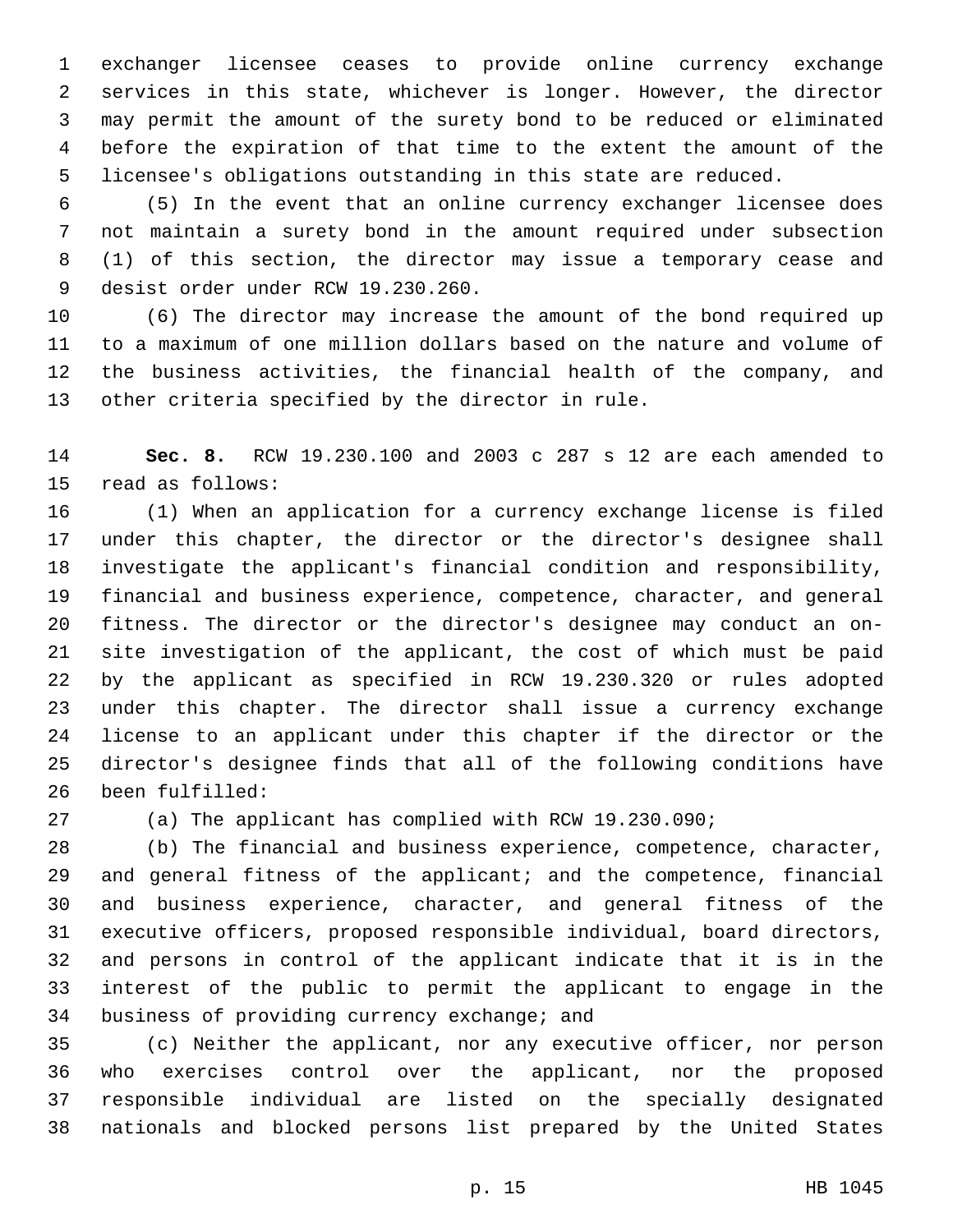department of treasury or department of state under Presidential 2 Executive Order No. 13224.

 (2) The director may for good cause extend the application review 4 period.

 (3) An applicant whose application is denied by the director under this chapter may appeal under chapter 34.05 RCW.

 (4) A currency exchange license issued under this chapter is valid from the date of issuance and remains in effect with no fixed date of expiration unless otherwise suspended or revoked by the director, or unless the license expires for nonpayment of the annual 11 ((Hicense)) assessment and any late fee, if applicable.

 (5) A currency exchange licensee may surrender a license by ((delivering the original license to)) providing the director 14 ((along)) with a written notice of surrender through the nationwide licensing system. The written notice of surrender must include notice of where the records of the licensee will be stored and the name, address, telephone number, and other contact information of a responsible party who is authorized to provide access to the records. The surrender of a license does not reduce or eliminate the licensee's civil or criminal liability arising from acts or omissions occurring prior to the surrender of the license, including any administrative actions undertaken by the director or the director's designee to revoke or suspend a license, to assess fines, to order payment of restitution, or to exercise any other authority authorized 25 under this chapter.

 **Sec. 9.** RCW 19.230.110 and 2013 c 106 s 4 are each amended to 27 read as follows:

 (1) A licensee shall pay an annual assessment as established in rule by the director no later than the annual assessment due date or, if the annual assessment due date is not a business day, on the next business day. A licensee shall pay an annual assessment based on the previous year's Washington dollar volume of: (a) Money transmissions; 33 (b) payment instruments; (c) currency exchanges; and (d) ((stored 34 value)) prepaid access sales. The total minimum assessment must be one thousand dollars per year, and the maximum assessment may not 36 exceed one hundred thousand dollars per year.

 (2) A licensee shall submit an accurate annual report with the annual assessment, in a form and in a medium prescribed by the director in rule. The annual report must state or contain: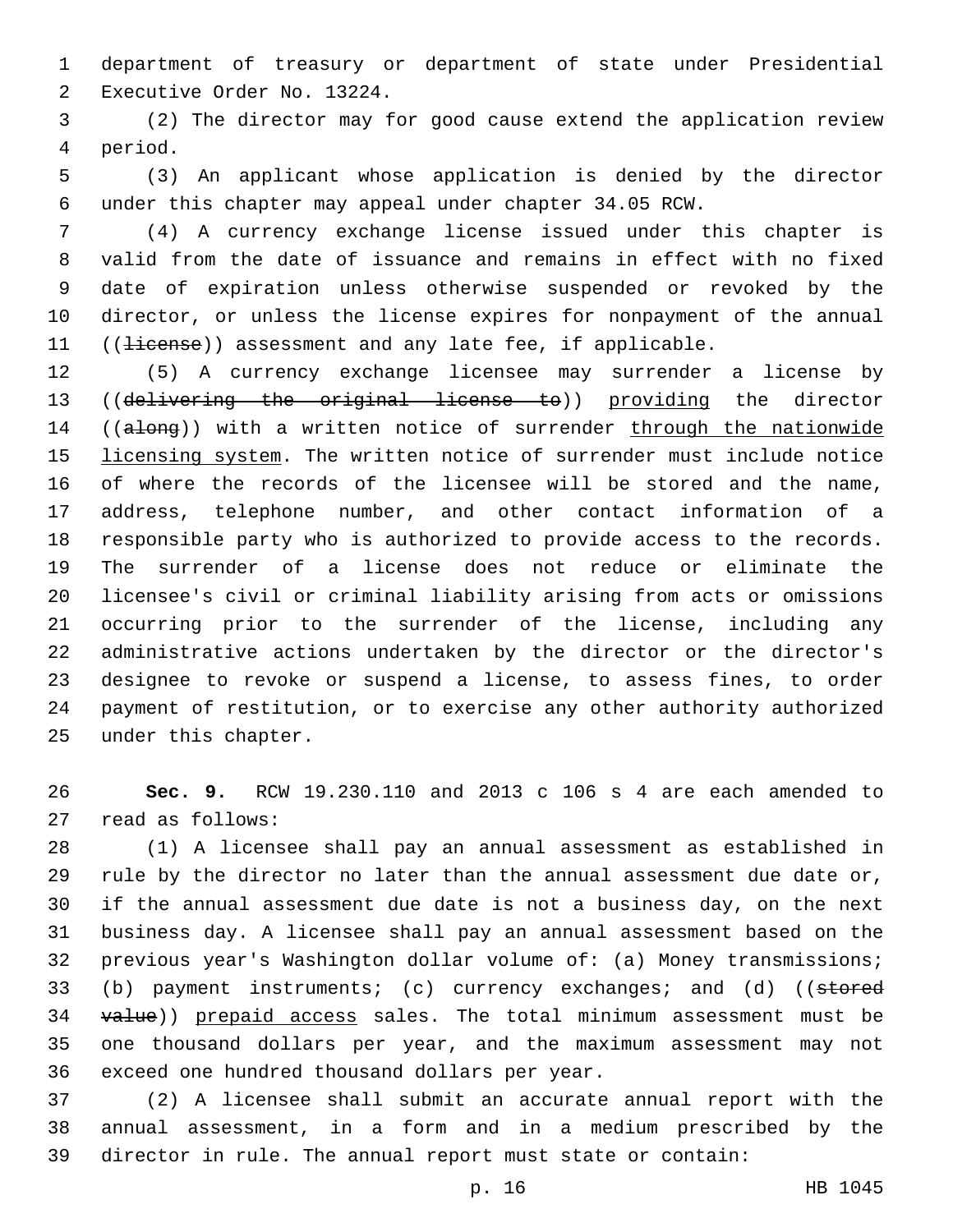(a) If the licensee is a money transmitter, a copy of the licensee's most recent audited annual financial statement or, if the licensee is a wholly owned subsidiary of another corporation, the most recent audited consolidated annual financial statement of the parent corporation or the licensee's most recent audited consolidated annual financial statement;6

 (b) A description of each material change, as defined in rule by the director, to information submitted by the licensee in its original license application which has not been previously reported 10 to the director on any required report;

 (c) If the licensee is a money transmitter, a list of the licensee's permissible investments and a certification that the licensee continues to maintain permissible investments according to the requirements set forth in RCW 19.230.200 and 19.230.210;

 (d) If the licensee is a money transmitter, proof that the 16 licensee continues to maintain an adequate ((security)) bond as 17 required by RCW 19.230.050; and

 (e) A list of the locations where the licensee or an authorized delegate of the licensee engages in or provides money services to 20 persons in Washington state.

 (3) If a licensee does not file an annual report or pay its annual assessment by the annual assessment due date, the director or the director's designee shall send the licensee a notice of suspension and assess the licensee a late fee not to exceed twenty- five percent of the annual assessment as established in rule by the director. The licensee's annual report and payment of both the annual assessment and the late fee must arrive in the department's offices by 5:00 p.m. on the thirtieth day after the assessment due date or any extension of time granted by the director, unless that date is not a business day, in which case the licensee's annual report and payment of both the annual assessment and the late fee must arrive in the department's offices by 5:00 p.m. on the next occurring business day. If the licensee's annual report and payment of both the annual assessment and late fee do not arrive by such date, the expiration of the licensee's license is effective at 5:00 p.m. on the thirtieth day after the assessment due date, unless that date is not a business day, in which case the expiration of the licensee's license is effective at 5:00 p.m. on the next occurring business day. The director, or the director's designee, may reinstate the license if, within twenty days after its effective date, the licensee:

p. 17 HB 1045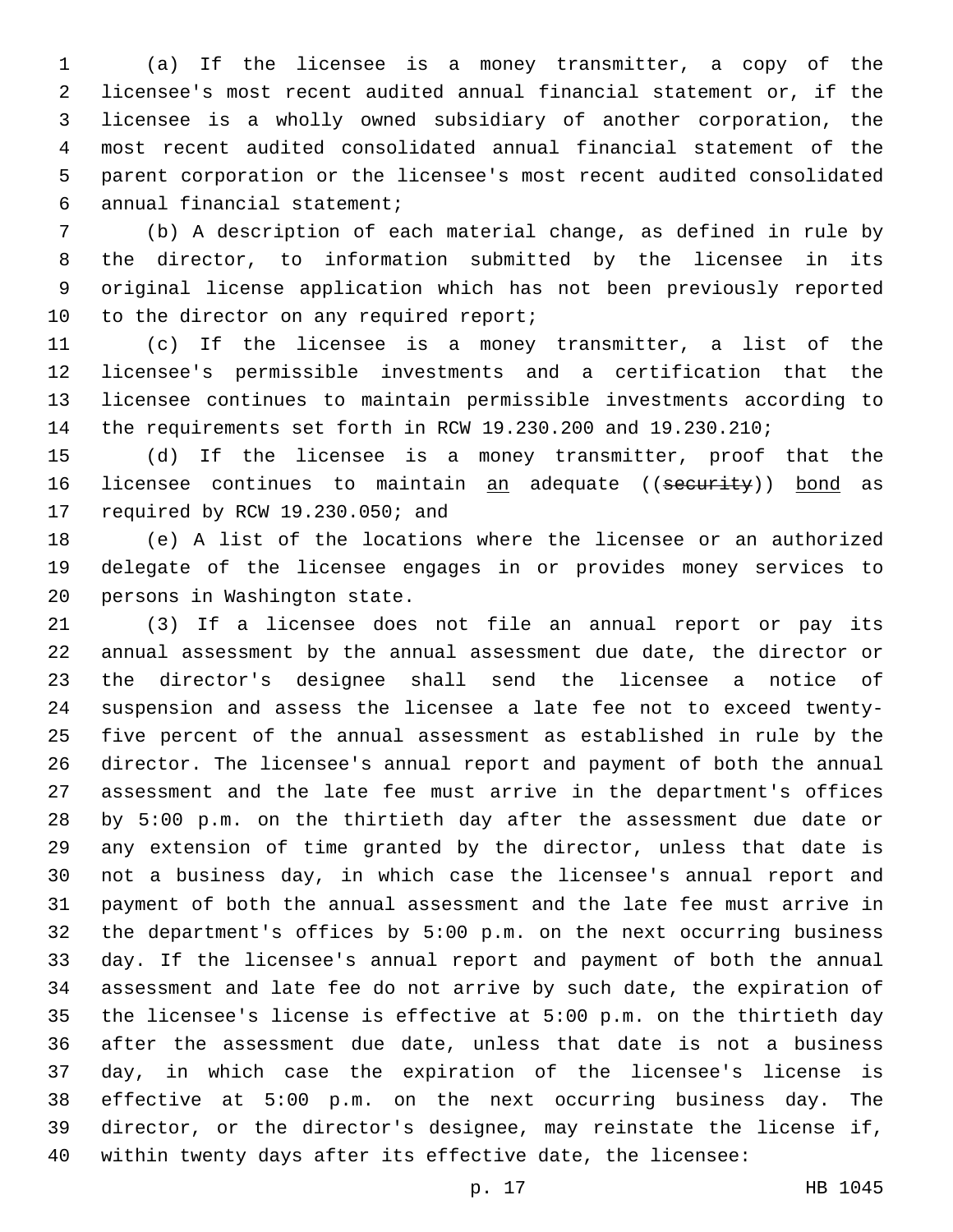(a) Files the annual report and pays both the annual assessment 2 and the late fee; and

 (b) Did not engage in or provide money services during the period 4 its license was expired.

 **Sec. 10.** RCW 19.230.130 and 2003 c 287 s 15 are each amended to read as follows:6

 (1) For the purpose of discovering violations of this chapter or rules adopted under this chapter, discovering unsafe and unsound practices, or securing information lawfully required under this chapter, the director may at any time, either personally or by designee, investigate or examine the business and, wherever located, the books, accounts, records, papers, documents, files, and other information used in the business of every licensee or its authorized delegates, and of every person who is engaged in the business of providing money services, whether the person acts or claims to act under or without the authority of this chapter. For these purposes, the director or designated representative shall have free access to the offices and places of business, books, accounts, papers, documents, other information, records, files, safes, and vaults of all such persons. The director or the director's designee may require the attendance of and examine under oath all persons whose testimony may be required about the business or the subject matter of any investigation, examination, or hearing and may require such person to produce books, accounts, papers, documents, records, files, and any other information the director or designated person declares is relevant to the inquiry. The director may require the production of original books, accounts, papers, documents, records, files, and other information; may require that such original books, accounts, papers, documents, records, files, and other information be copied; or may make copies himself or herself or by designee of such original books, accounts, papers, documents, records, files, or other information. The director or designated person may issue a directive, subpoena, or subpoena duces tecum requiring attendance or compelling production of the books, accounts, papers, documents, records, files, 35 or other information.

 (2) The licensee, applicant, or person subject to licensing under this chapter shall pay the cost of examinations and investigations as specified in RCW 19.230.320 or rules adopted under this chapter.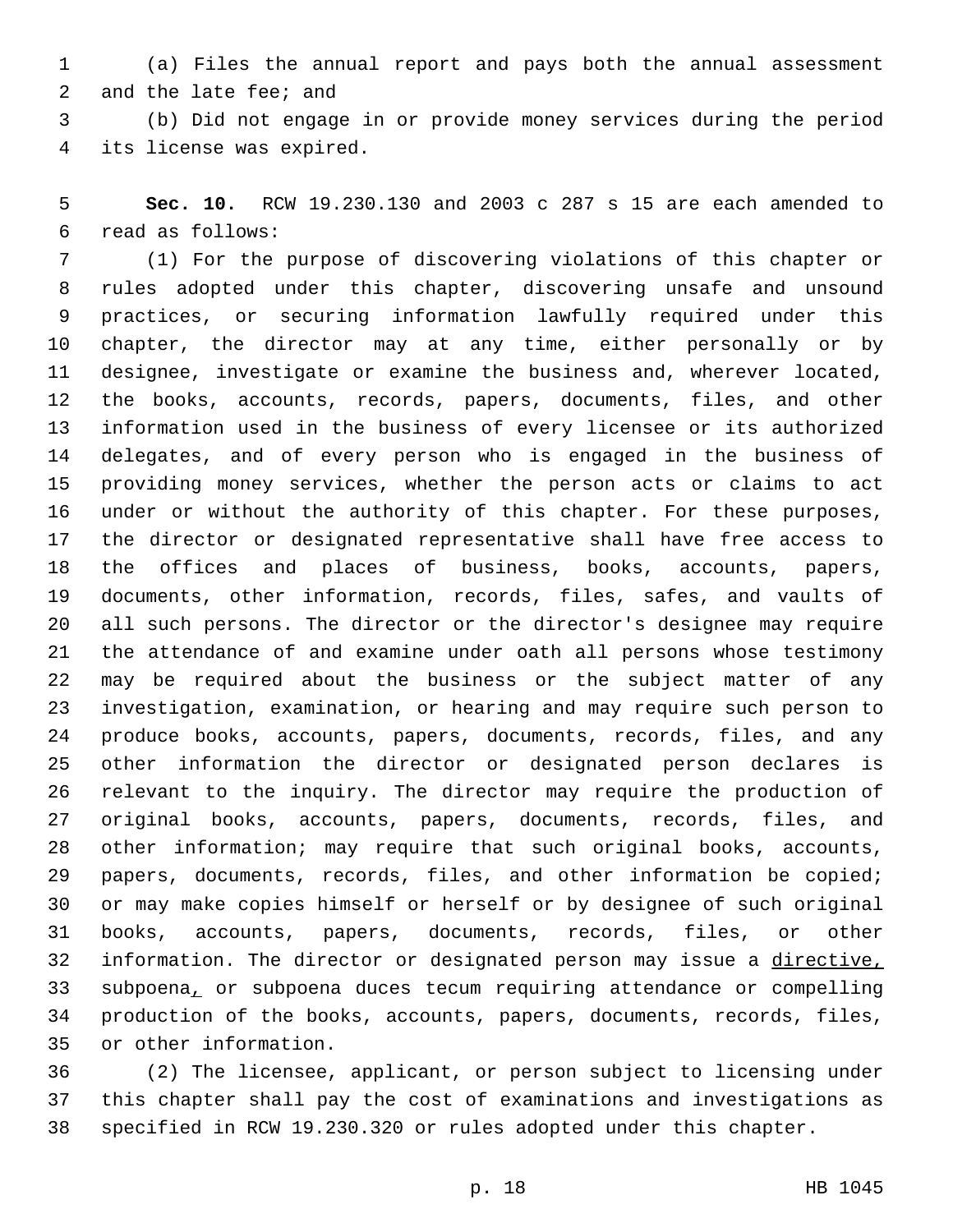(3) Information obtained during an examination or investigation under this chapter may be disclosed only as provided in RCW 19.230.190.3

 **Sec. 11.** RCW 19.230.140 and 2003 c 287 s 16 are each amended to 5 read as follows:

 (1) The director may: Conduct an on-site examination ((or investigation of)), participate in a joint or concurrent examination with other state or federal agencies, or investigate the books, accounts, records, papers, documents, files, and other information used in the business of every licensee or its authorized delegates in conjunction with representatives of other state agencies or agencies of another state or of the federal government. The director may accept an examination report or an investigation report of an agency of this state or of another state or of the federal government.

15 (2) A joint or concurrent examination or investigation, or an acceptance of an examination or investigation report, does not preclude the director from conducting an examination or investigation under this chapter. A joint report or a report accepted under this section is an official report of the director for all purposes.

 **Sec. 12.** RCW 19.230.150 and 2013 c 106 s 6 are each amended to 21 read as follows:

 (1) A licensee shall file with the director within thirty 23 ((business)) days any material changes in information provided in a licensee's application as prescribed in rule by the director. If this information indicates that the licensee is no longer in compliance with this chapter, the director may take any action authorized under this chapter to ensure that the licensee operates in compliance with 28 this chapter.

29 (2) A licensee shall ((file with the director within forty-five days after the end of each fiscal quarter a current list of all authorized delegates including the name, address, and email address, if available, of each authorized delegate providing money services to persons in Washington. The licensee shall also file with the director 34 within forty-five days after the end of each fiscal quarter a current list of all licensee locations providing money services to persons in Washington, including mobile locations, which includes the address, 37 and email address if available, of the licensee)) report all licensee branch locations and all authorized delegates to the nationwide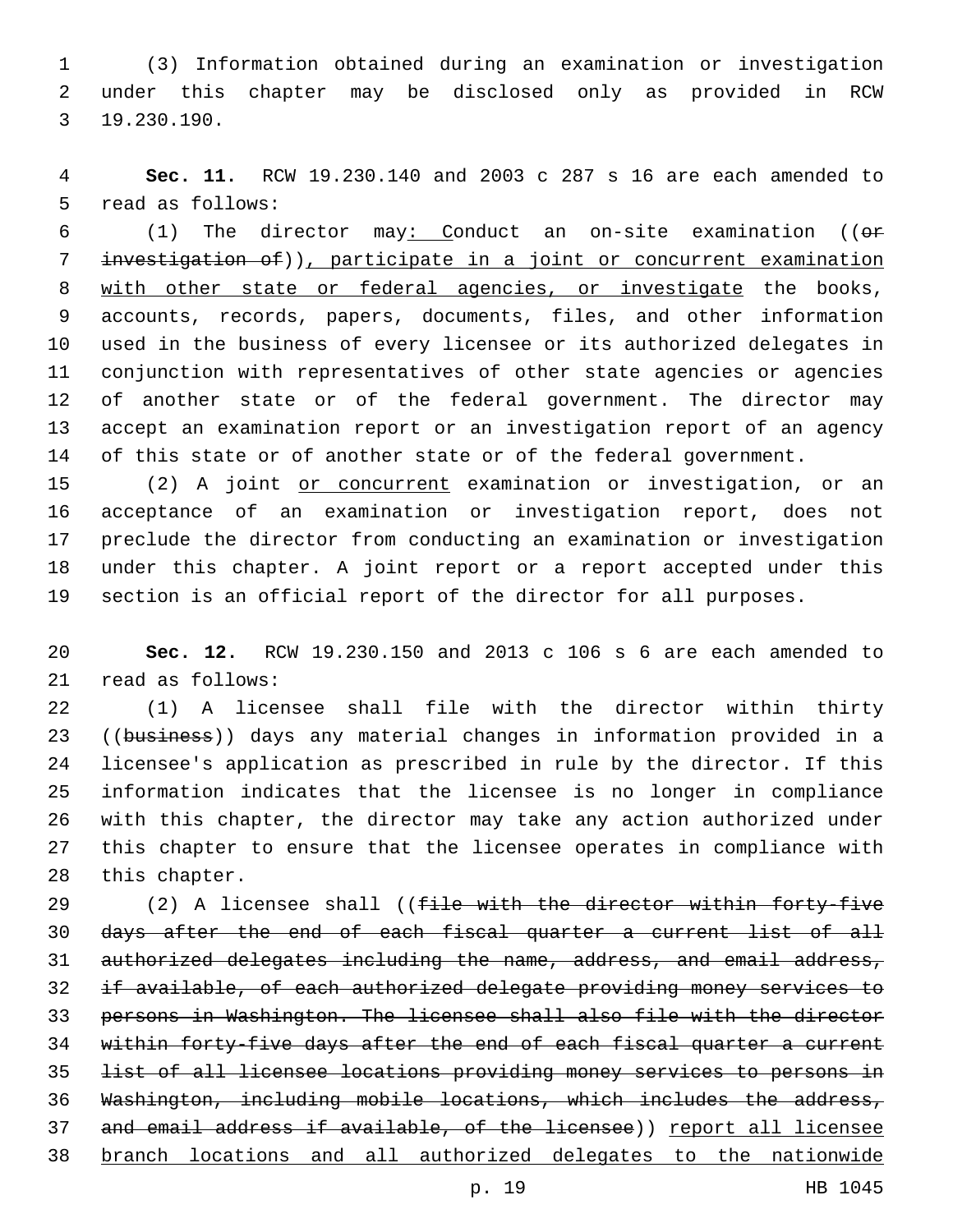licensing system within thirty days of the contractual agreement with the licensee to provide money services in Washington. Accurate records must be maintained within the licensing system as prescribed 4 in rule.

 (3) A licensee shall file a report with the director within one business day after the licensee has reason to know of the occurrence 7 of any of the following events:

 (a) The filing of a petition by or against the licensee, or any authorized delegate of the licensee, under the United States Bankruptcy Code (11 U.S.C. Sec. 101-110) for bankruptcy or 11 reorganization;

 (b) The filing of a petition by or against the licensee, or any authorized delegate of the licensee, for receivership, the commencement of any other judicial or administrative proceeding for its dissolution or reorganization, or the making of a general 16 assignment for the benefit of its creditors;

 (c) The commencement of a proceeding to revoke, suspend, restrict, or condition its license, or otherwise discipline or sanction the licensee, in a state or country in which the licensee 20 engages in business or is licensed;

 (d) The cancellation or other impairment of the licensee's bond 22 ((or other security));

 (e) A charge or conviction of the licensee or of an executive officer, responsible individual, board director of the licensee, or person in control of the licensee, for a felony; or

 (f) A charge or conviction of an authorized delegate for a 27 felony.

 **Sec. 13.** RCW 19.230.152 and 2014 c 36 s 4 are each amended to read as follows:29

30 Each licensee ((<del>on a nationwide licensing system</del>)) shall submit 31 reports of condition through a nationwide licensing system which must be in the form and must contain the information as the director may 33 require.

 **Sec. 14.** RCW 19.230.180 and 2010 c 73 s 8 are each amended to read as follows:35

 Every licensee and its authorized delegates shall file all reports required by federal currency reporting, recordkeeping, and suspicious transaction reporting requirements with the appropriate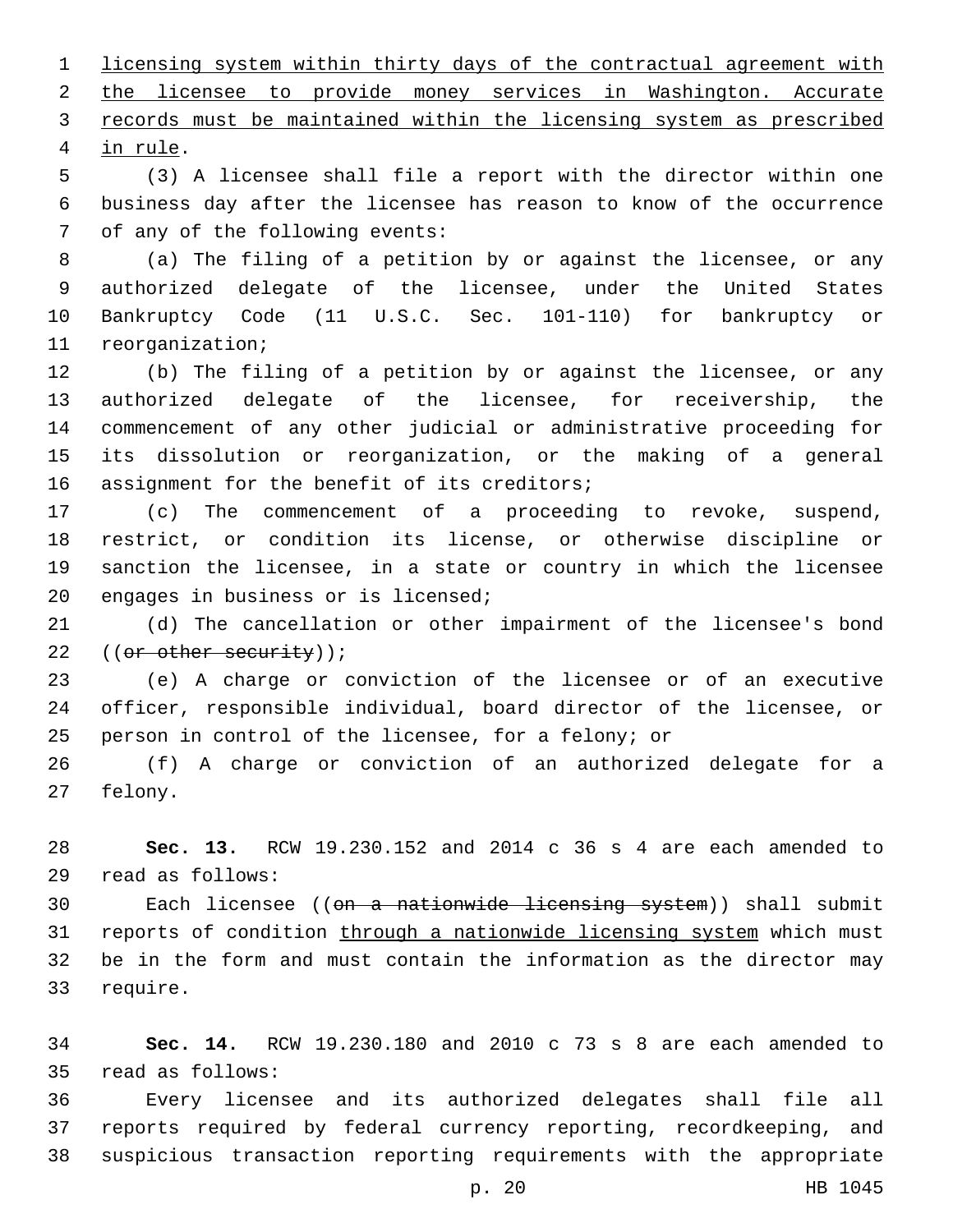1 federal agency as set forth in 31 U.S.C. Sec. 5311, 31 C.F.R. ((See. 103 (2000))) Part 1022, and other federal and state laws pertaining to money laundering. Every licensee and its authorized delegates shall maintain copies of these reports in its records in compliance 5 with RCW 19.230.170.

 **Sec. 15.** RCW 19.230.200 and 2013 c 106 s 7 are each amended to 7 read as follows:

8 (1)(a) A money transmitter licensee ((shall)) must maintain, at all times, permissible investments that have a market value computed in accordance with generally accepted accounting principles of not 11 less than the amount of the licensee's average ((outstanding money)) 12 daily transmission liability. Average daily transmission liability means the sum of the daily amounts of a licensee's outstanding money transmissions, as computed each day of the month divided by the number of days in the month.

16 (b) ((For the purposes of this section, average outstanding money transmission liability means the sum of the daily amounts of a licensee's outstanding money transmissions, as computed each day of the month divided by the number of days in the month)) A licensee transmitting virtual currencies must hold like-kind virtual currencies of the same volume as that held by the licensee but which is obligated to consumers in lieu of the permissible investments required in (a) of this subsection.

24 (c) A licensee transmitting both money and virtual currency must maintain applicable levels and types of permissible investments as 26 described in (a) and (b) of this subsection.

 (2) The director, with respect to any money transmitter licensee, may limit the extent to which a type of investment within a class of permissible investments may be considered a permissible investment, except for money, time deposits, savings deposits, demand deposits, and certificates of deposit issued by a federally insured financial institution. The director may prescribe in rule, or by order allow, other types of investments that the director determines to have a safety substantially equivalent to other permissible investments.

 **Sec. 16.** RCW 19.230.210 and 2010 c 73 s 10 are each amended to read as follows:36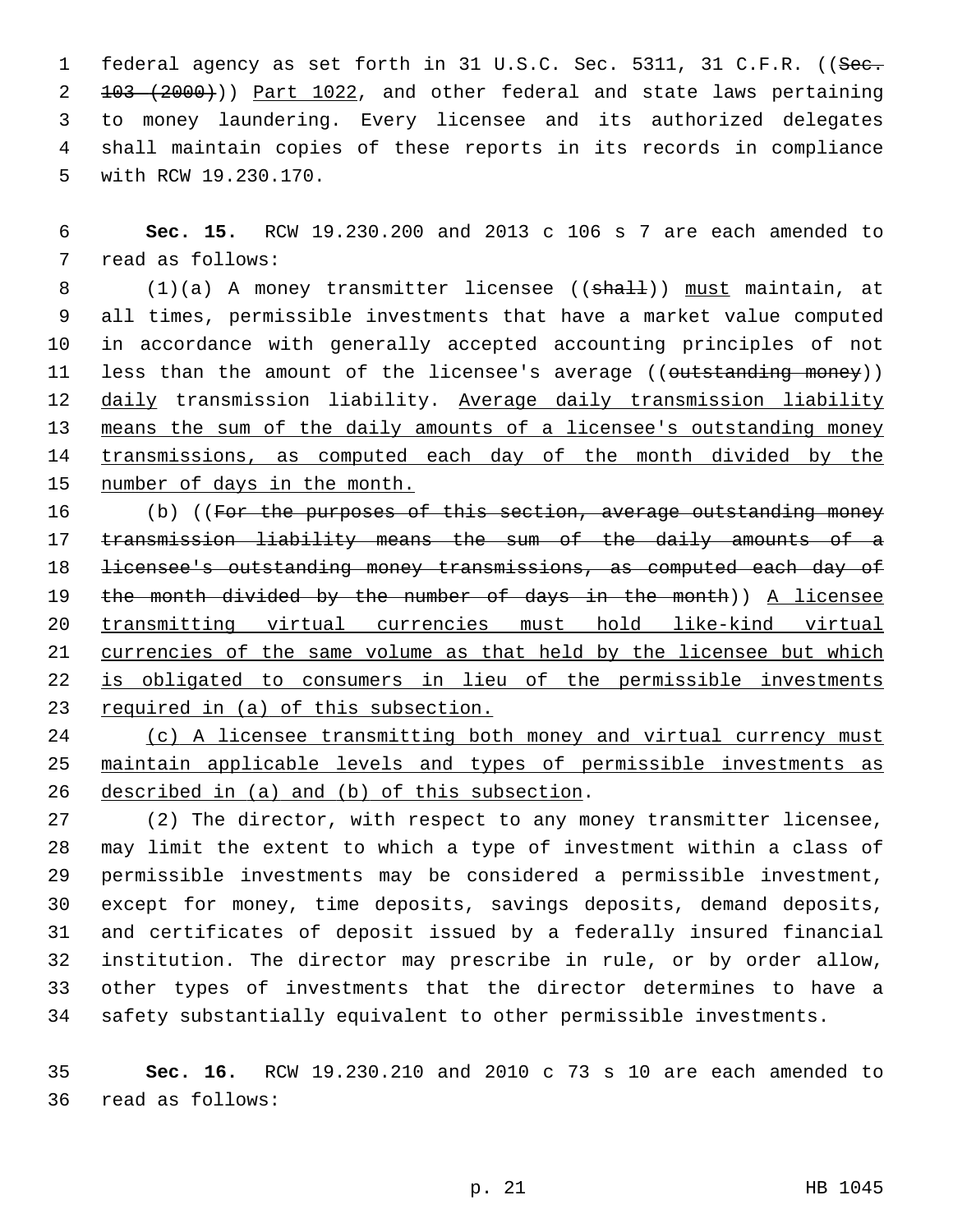(1) Except to the extent otherwise limited by the director under RCW 19.230.200, the following investments are permissible for a money 3 transmitter licensee under RCW 19.230.200:

4 (a) Cash(( $\frac{1}{t + \text{time}}$ ) on hand. Time deposits, savings deposits, demand deposits, ((a)) certificates of deposit, or senior debt obligations of an insured depositary institution as defined in section 3 of the federal Deposit Insurance Act (12 U.S.C. Sec. 1813) or as defined under the federal Credit Union Act (12 U.S.C. Sec. 9 1781);

 (b) Banker's acceptance or bill of exchange that is eligible for purchase upon endorsement by a member bank of the federal reserve 12 system and is eligible for purchase by a federal reserve bank;

 (c) An investment bearing a rating of one of the three highest grades as defined by a nationally recognized organization that rates 15 securities;

 (d) An investment security that is an obligation of the United 17 States or a department, agency, or instrumentality thereof; an investment in an obligation that is guaranteed fully as to principal and interest by the United States; or an investment in an obligation of a state or a governmental subdivision, agency, or instrumentality 21 thereof;

 (e) Receivables that are payable to a licensee from its authorized delegates, in the ordinary course of business, pursuant to contracts which are not past due or doubtful of collection, if the aggregate amount of receivables under this subsection (1)(e) does not exceed thirty percent of the total permissible investments of a licensee and the licensee does not hold, at one time, receivables under this subsection (1)(e) in any one person aggregating more than ten percent of the licensee's total permissible investments; and

 (f) A share or a certificate issued by an open-end management investment company that is registered with the United States securities and exchange commission under the Investment Companies Act of 1940 (15 U.S.C. Sec. 80(a)(1) through (64), and whose portfolio is restricted by the management company's investment policy to investments specified in (a) through (d) of this subsection.

 (2) The following investments are permissible under RCW 19.230.200, but only to the extent specified as follows:

 (a) An interest-bearing bill, note, bond, or debenture of a person whose equity shares are traded on a national securities exchange or on a national over-the-counter market, if the aggregate

p. 22 HB 1045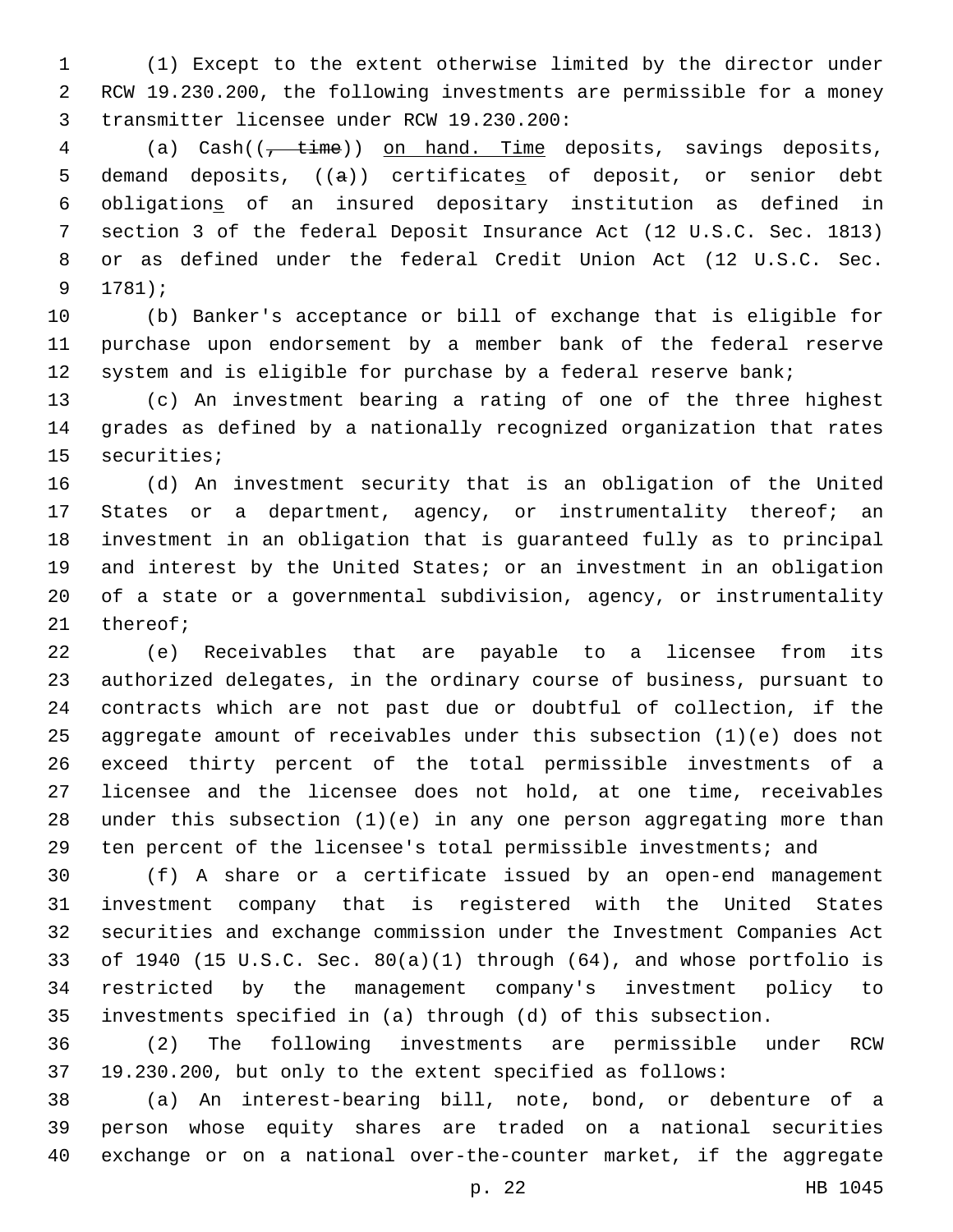of investments under this subsection (2)(a) does not exceed twenty percent of the total permissible investments of a licensee and the licensee does not, at one time, hold investments under this subsection (2)(a) in any one person aggregating more than ten percent 5 of the licensee's total permissible investments;

 (b) A share of a person traded on a national securities exchange or a national over-the-counter market or a share or a certificate issued by an open-end management investment company that is registered with the United States securities and exchange commission under the Investment Companies Act of 1940 (15 U.S.C. Sec. 80(a)(1) through (64), and whose portfolio is restricted by the management company's investment policy to shares of a person traded on a national securities exchange or a national over-the-counter market, if the aggregate of investments under this subsection (2)(b) does not exceed twenty percent of the total permissible investments of a licensee and the licensee does not, at one time, hold investments under this subsection (2)(b) in any one person aggregating more than ten percent of the licensee's total permissible investments;

 (c) A demand-borrowing agreement made to a corporation or a subsidiary of a corporation whose securities are traded on a national securities exchange, if the aggregate of the amount of principal and interest outstanding under demand-borrowing agreements under this subsection (2)(c) does not exceed twenty percent of the total permissible investments of a licensee and the licensee does not, at one time, hold principal and interest outstanding under demand- borrowing agreements under this subsection (2)(c) with any one person aggregating more than ten percent of the licensee's total permissible 28 investments; and

 (d) Any other investment the director designates, to the extent 30 specified in rule by the director.

 (3) The aggregate of investments under subsection (2) of this section may not exceed fifty percent of the total permissible 33 investments of a licensee.

 (4) A licensee may not use any portion of a restricted asset as a permissible investment. Restricted assets include, but are not limited to, surety bonds or any other assets pledged to other persons or entities. The director may establish by rule other restricted 38 assets.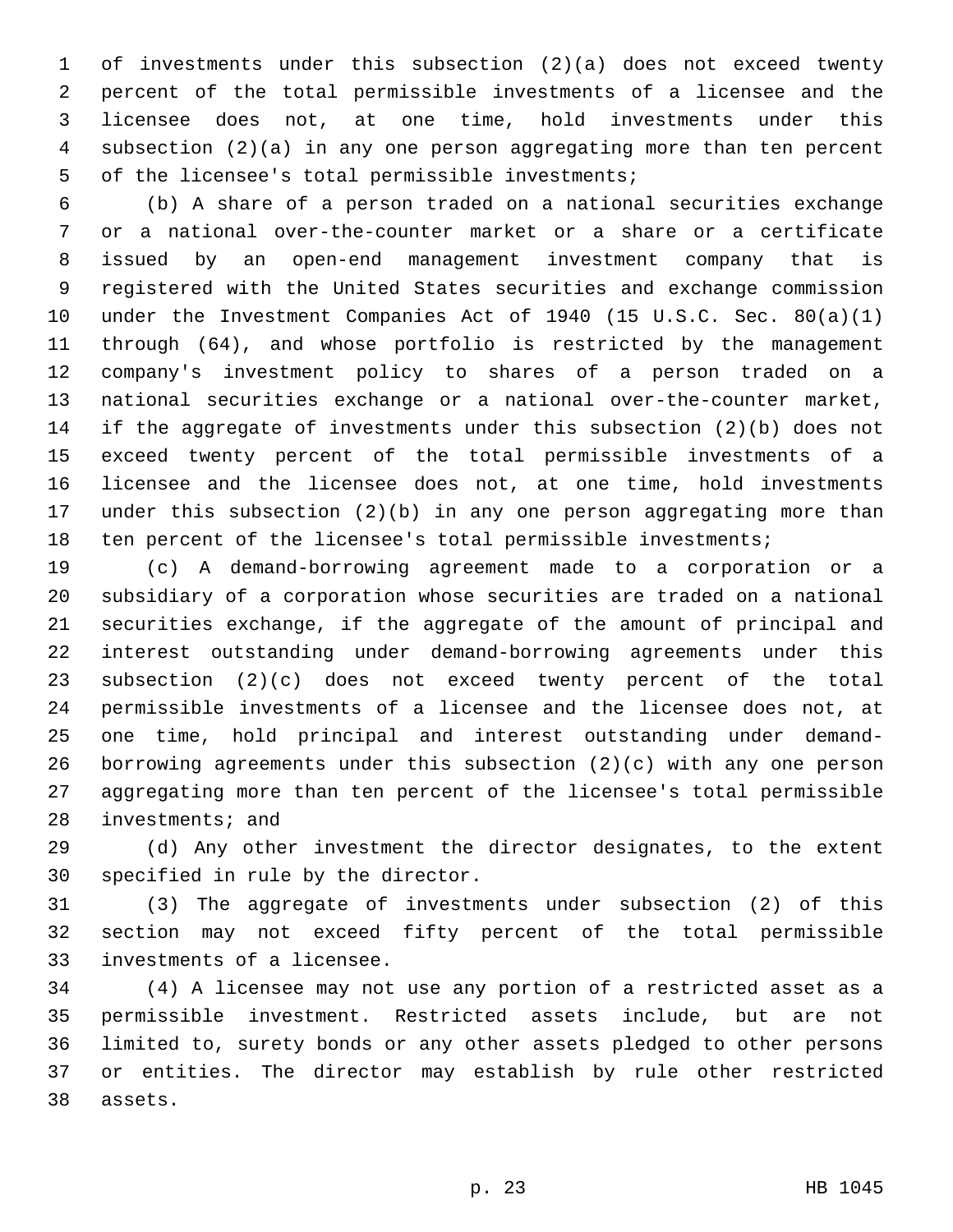**Sec. 17.** RCW 19.230.250 and 2003 c 287 s 27 are each amended to 2 read as follows:

 (1) If the director has reason to believe that a person has violated or is violating RCW 19.230.030 or 19.230.080, the director or the director's designee may conduct an examination or investigation as authorized under RCW 19.230.130.6

 (2) If as a result of such investigation or examination, the director finds that a person has violated RCW 19.230.030 or 19.230.080, the director may issue a temporary cease and desist order 10 as authorized under RCW 19.230.260.

 (3) If as a result of such an investigation or examination, the director finds that a person has violated RCW 19.230.030 or 19.230.080, the director may issue an order to prohibit the person from continuing to engage in providing money services, to compel the person to pay restitution to damaged parties, to impose civil money 16 penalties on the person, which may include the costs and expenses to 17 investigate and prosecute violations of this chapter, and to prohibit from participation in the affairs of any licensee or authorized delegate, or both, any executive officer, person in control, or 20 employee of the person.

 (4) The director may petition the superior court for the issuance of a temporary restraining order under the rules of civil procedure.

 **Sec. 18.** RCW 19.230.290 and 2003 c 287 s 31 are each amended to read as follows:24

 The director may assess a civil penalty against a licensee, responsible individual, authorized delegate, or other person that violates this chapter or a rule adopted or an order issued under this chapter in an amount not to exceed one hundred dollars per violation per day for each day the violation is outstanding, plus this state's costs and expenses for the investigation and prosecution of the 31 matter, including reasonable attorneys' fees.

 **Sec. 19.** RCW 19.230.320 and 2010 c 73 s 11 are each amended to 33 read as follows:

 (1) The director shall establish fees by rule sufficient to cover the costs of administering this chapter. The director may establish different fees for each type of license authorized under this 37 chapter. These fees may include: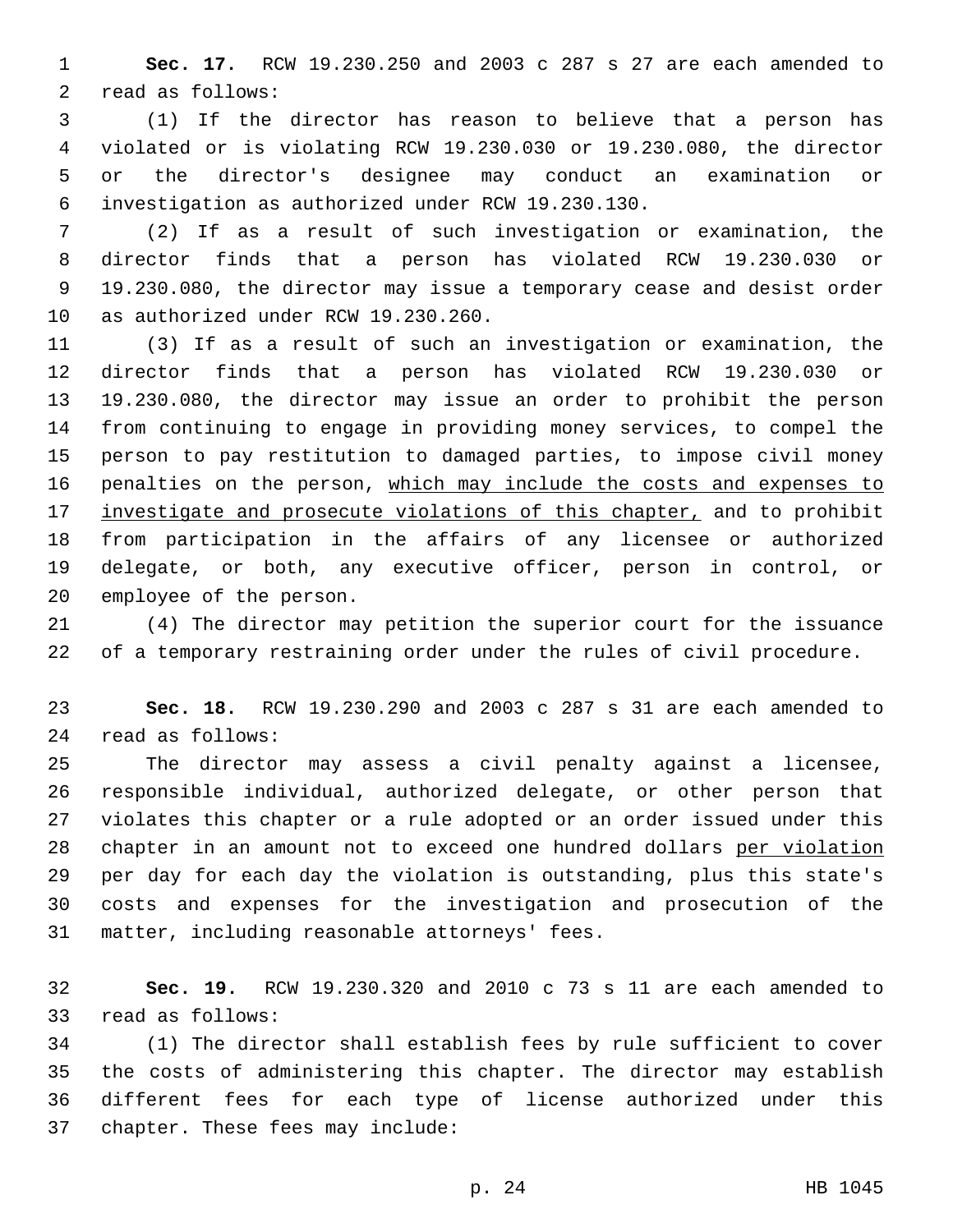(a) An annual assessment specified in rule by the director paid 2 by each licensee on or before the annual assessment due date;

 (b) A late fee for late payment of the annual assessment as 4 specified in rule by the director;

 (c) An hourly investigation fee to cover the costs of any investigation of the books and records of a licensee or other person 7 subject to this chapter;

 (d) A nonrefundable application fee to cover the costs of processing license applications made to the director under this 10 chapter;

 (e) An initial license fee to cover the period from the date of licensure to the end of the calendar year in which the license is 13 initially granted; and

 (f) A transaction fee or set of transaction fees to cover the administrative costs associated with processing changes in control, changes of address, and other administrative changes as specified in 17 rule by the director.

 (2) The director shall ensure that when an examination or investigation, or any part of the examination or investigation, of any licensee applicant or person subject to licensing under this chapter, requires travel and services outside this state by the director or designee, the licensee applicant or person subject to licensing under this chapter that is the subject of the examination or investigation shall pay the actual travel expenses incurred by the director or designee conducting the examination or investigation.

 (3) All moneys, fees, and penalties collected under this chapter shall be deposited into the financial services regulation account.

 (4) The director or designee may waive all or a portion of the fees and assessments under this chapter.

 NEW SECTION. **Sec. 20.** A new section is added to chapter 19.230 31 RCW to read as follows:

 (1) Virtual currency licensees must provide to any person seeking to use the licensee's products or services the disclosures required 34 by subsection (2) of this section.

 (2) As applicable, virtual currency licensees must make the 36 following disclosures:

 (a) A schedule of all fees and charges the licensee may assess on a transaction, how the fees and charges will be calculated if not set in advance and disclosed, and the timing of the fees and charges.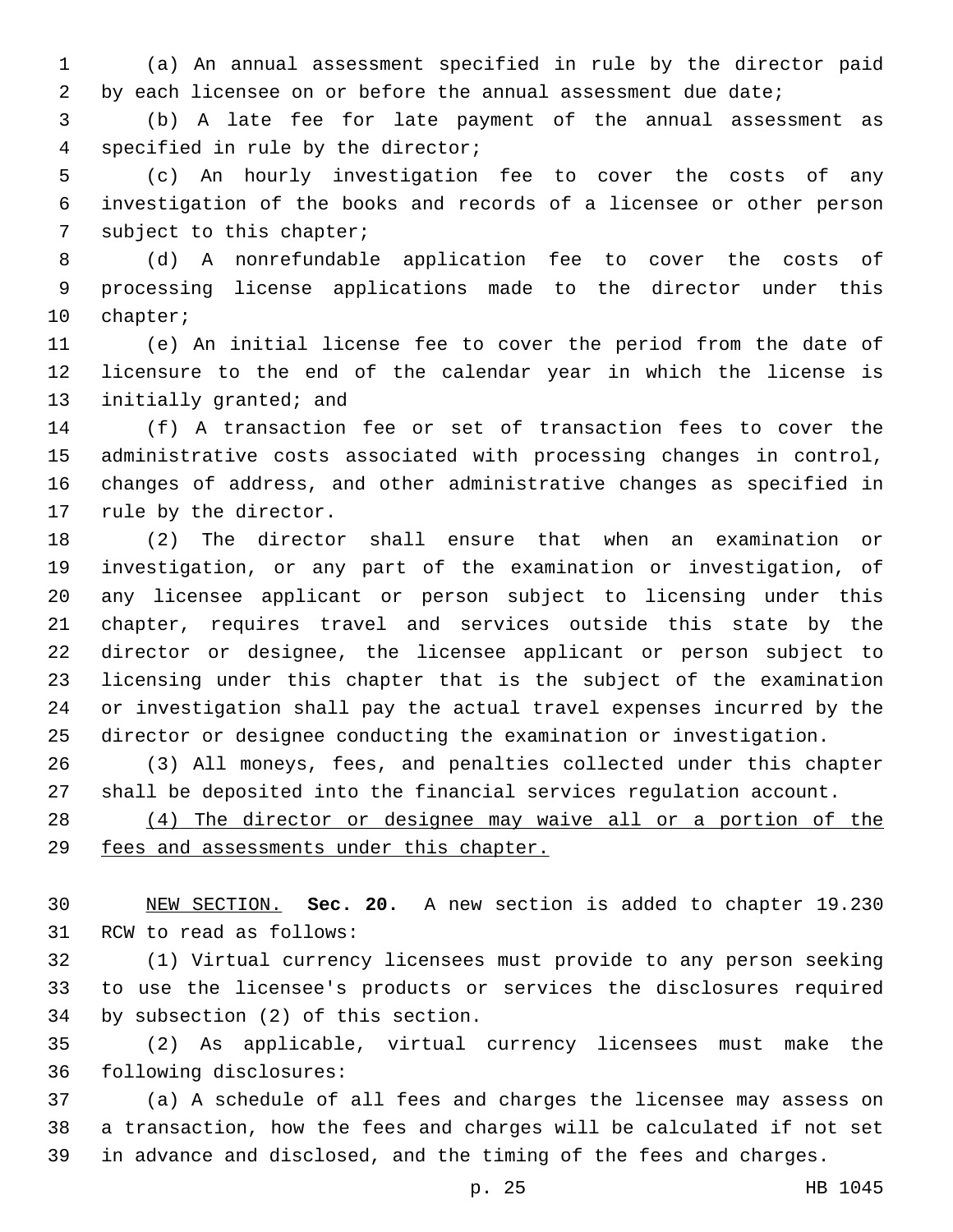(b) Whether the product or service provided is insured or guaranteed by an agency of the United States, such as the federal deposit insurance corporation or the securities investor protection corporation or by private insurance against theft or loss, including 5 cybertheft or theft by other means.

 (c) A notice that the transfer of virtual currency or digital units is irrevocable and any exception to the irrevocability of 8 transfer.

 (d) A notice describing the licensee's liability for unauthorized, mistaken, or accidental transfers and, describing the user's responsibility for providing notice of such mistake to the licensee and of general error-resolution rights applicable to any 13 transaction.

 (3) Licensees must provide any additional disclosures the 15 director may require as set forth in rule.

 (4) Disclosures required by this section must be made separately from any other information provided by the licensee and in a clear 18 and conspicuous manner.

 **Sec. 21.** RCW 19.230.330 and 2014 c 206 s 1 are each amended to read as follows:20

 (1)(a) Every money transmitter licensee and its authorized delegates shall transmit the monetary equivalent of all money or equivalent value received from a customer for transmission, net of any fees, or issue instructions committing the money or its monetary equivalent, to the person designated by the customer within ten business days after receiving the money or equivalent value, unless otherwise ordered by the customer or when the transmission is for the payment of goods or services or unless the licensee or its authorized delegate has reason to believe that a crime has occurred, is occurring, or may occur as a result of transmitting the money. For purposes of this subsection, money is considered to have been transmitted when it is available to the person designated by the customer and a reasonable effort has been made to inform this designated person that the money is available, whether or not the designated person has taken possession of the money. As used in this subsection, "monetary equivalent," when used in connection with a money transmission in which the customer provides the licensee or its authorized delegate with the money of one government, and the designated recipient is to receive the money of another government,

p. 26 HB 1045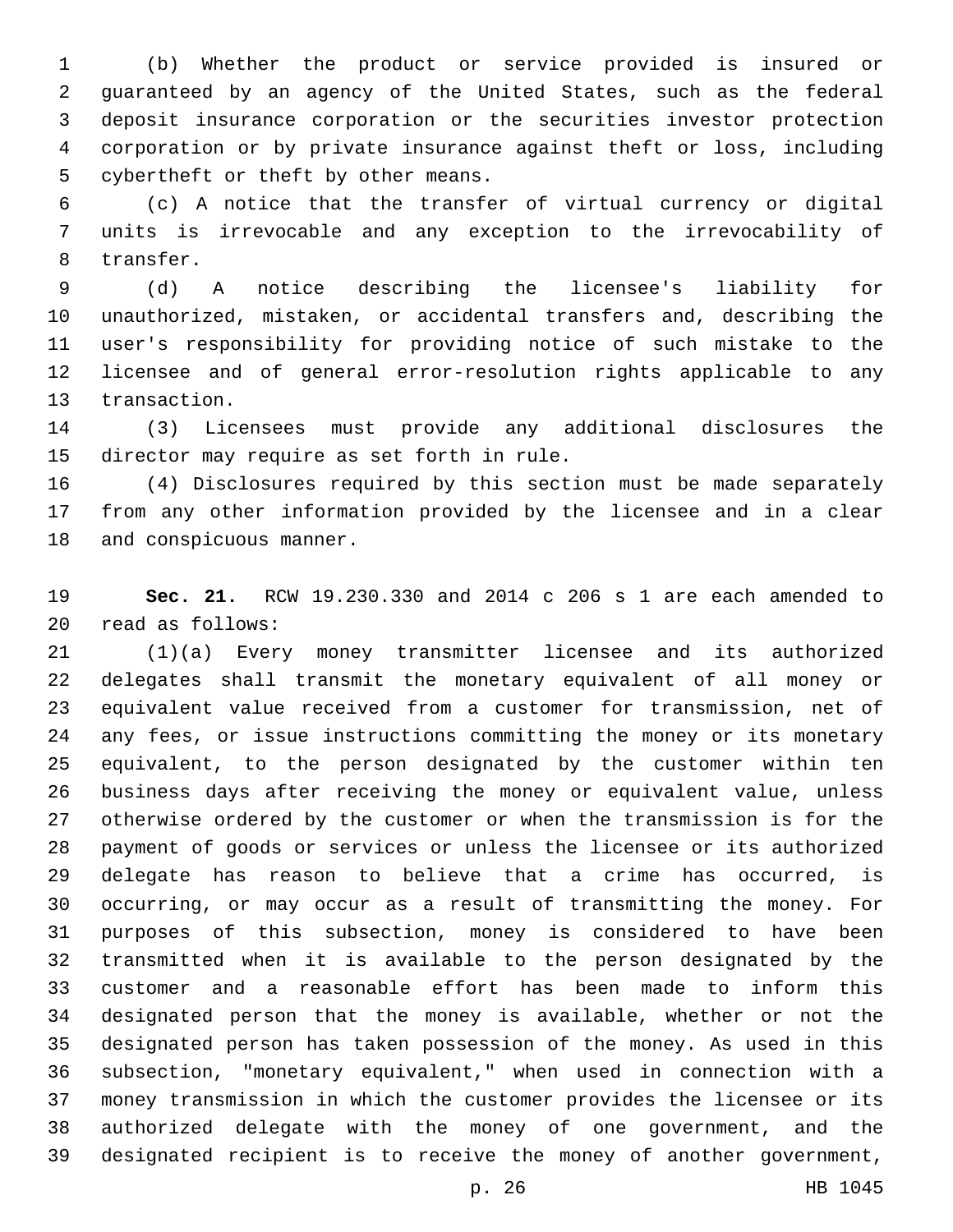means the amount of money, in the currency of the government that the designated recipient is to receive, as converted at the retail exchange rate offered by the licensee or its authorized delegate to 4 the customer in connection with the transaction.

 (b) A money transmitter licensee that accepts money or its equivalent from consumers purchasing goods or services from third- party merchants and transmits the money or its equivalent to those merchants selling the goods or services to the consumer must:

 (i) Transmit the money or its equivalent to the merchant within the time frame agreed upon in the merchant's agreement with the money 11 transmitter licensee; and

 (ii) Conspicuously disclose to the merchant in the agreement the money transmitter licensee's authority to place a hold or delay in transmittal of consumer money or its equivalent for more than ten business days and the general circumstances under which the merchant 16 may be subject to a hold or delay.

 (2)(a) Every money transmitter licensee and its authorized delegates shall provide a receipt to the customer that clearly states the amount of money presented for transmission and the total of any fees charged by the licensee. If the rate of exchange for a money transmission to be paid in the currency of another country is fixed by the licensee for that transaction at the time the money transmission is initiated, then the receipt provided to the customer shall disclose the rate of exchange for that transaction, and the duration, if any, for the payment to be made at the fixed rate of exchange so specified. If the rate of exchange for a money transmission to be paid in the currency of another country is not fixed at the time the money transmission is sent, the receipt provided to the customer shall disclose that the rate of exchange for that transaction will be set at the time the recipient of the money transmission picks up the funds in the foreign country. The receipt shall also contain the licensee name, address, and phone number. As used in this section, "fees" does not include revenue that a licensee or its authorized delegate generates, in connection with a money transmission, in the conversion of the money of one government into 36 the money of another government.

 (b) Licensees acting as payment processors not excluded from this chapter do not have to comply with (a) of this subsection if they have no control over receipts issued by merchants or other parties having interactions with the consumer.